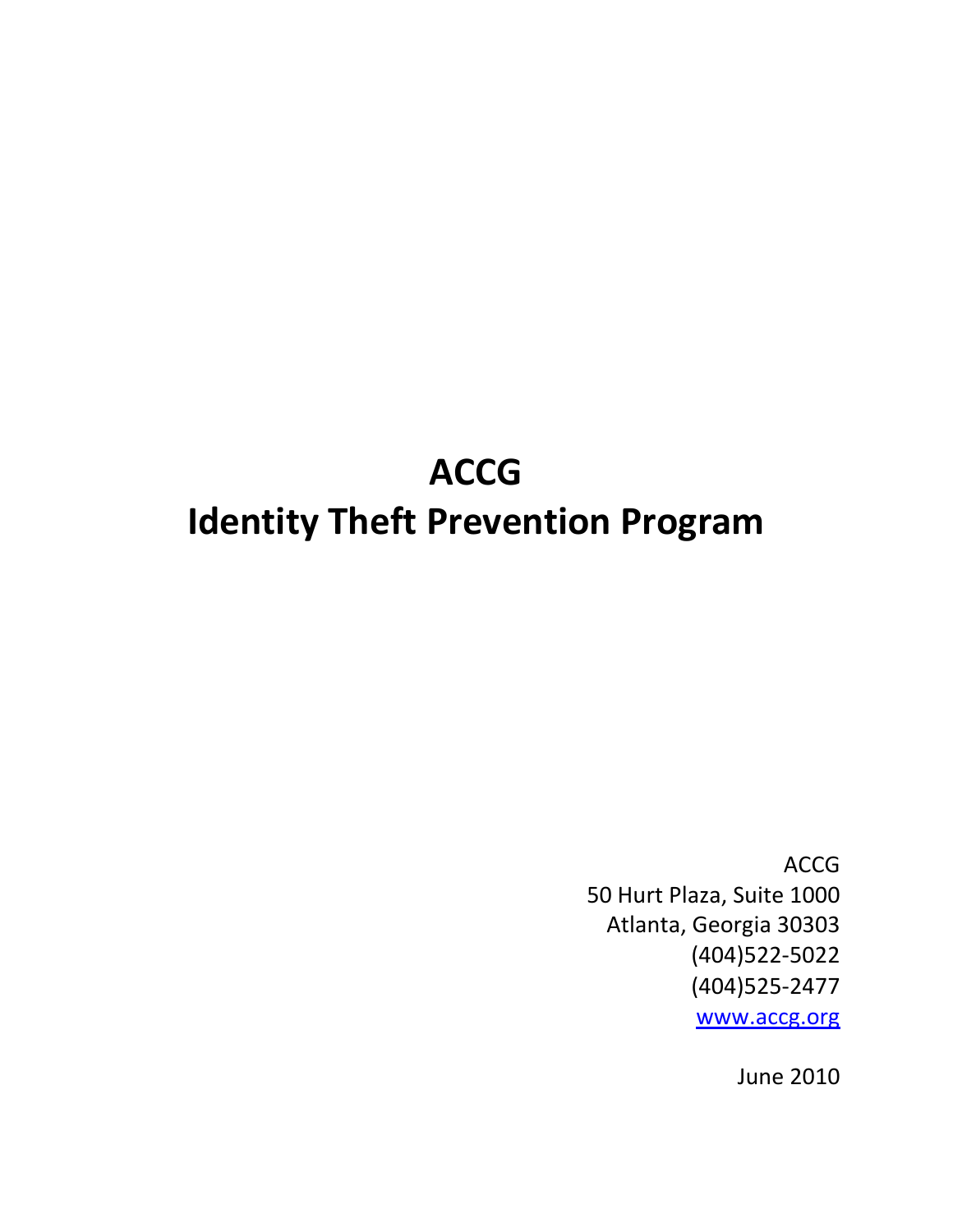# **Contents**

| Sample Resolution to Adopt Identity Theft Prevention Program  6         |      |
|-------------------------------------------------------------------------|------|
|                                                                         |      |
|                                                                         |      |
|                                                                         |      |
|                                                                         |      |
|                                                                         |      |
|                                                                         |      |
|                                                                         |      |
|                                                                         |      |
|                                                                         |      |
|                                                                         |      |
|                                                                         |      |
|                                                                         |      |
|                                                                         |      |
|                                                                         |      |
|                                                                         |      |
|                                                                         |      |
|                                                                         |      |
|                                                                         | . 22 |
|                                                                         |      |
|                                                                         |      |
| Sample Letter to Notify Patient/Customer of Suspected Identity Theft 25 |      |
| Exhibit A: FTC Identity Theft Victims' Complaint and Affidavit 28       |      |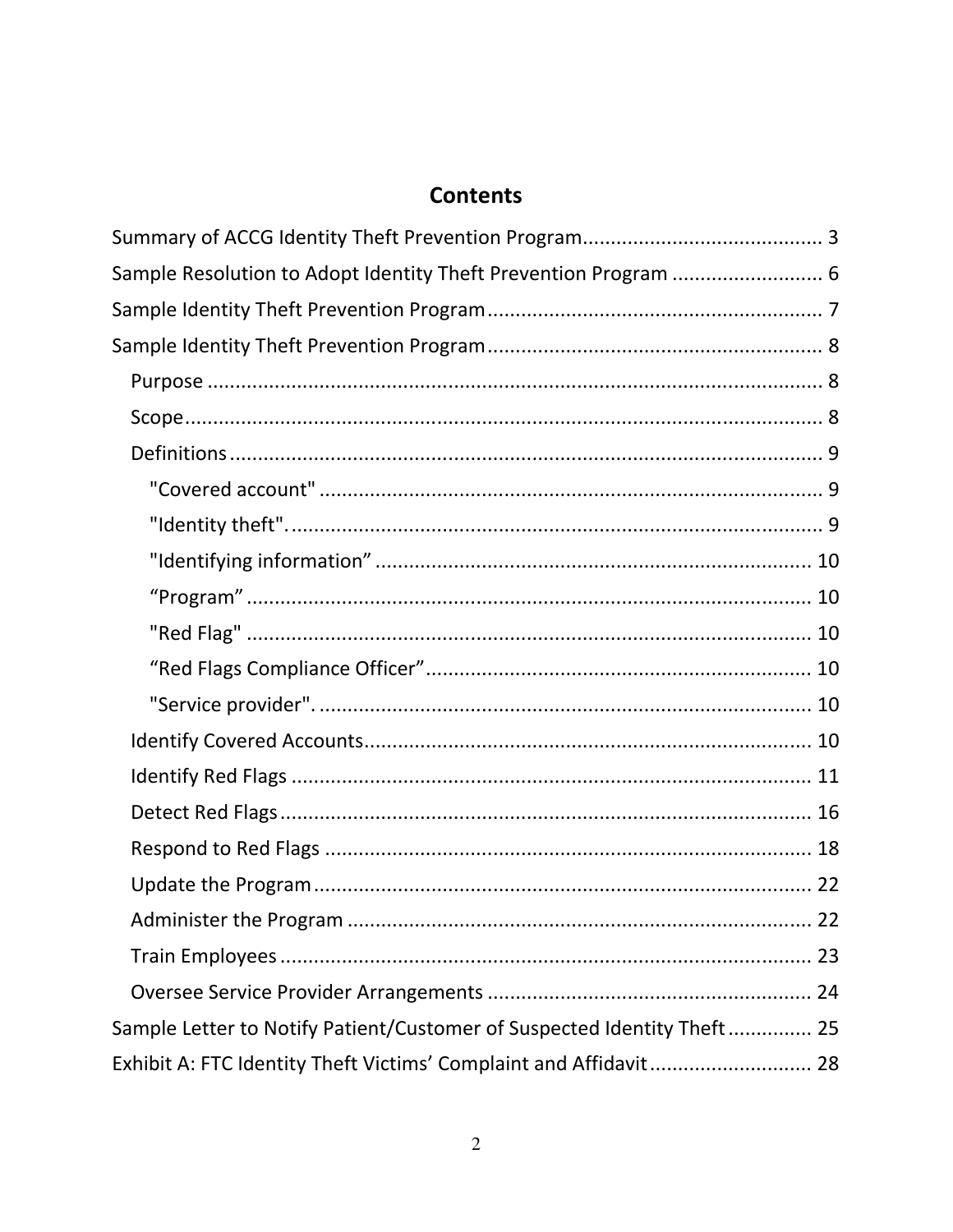# Summary of ACCG Identity Theft Prevention Program

The Federal Trade Commission (FTC) will begin enforcement of its "Red Flags Rules," a result of the Fair and Accurate Credit Transactions Act of 2003 (FACTA), on January 1, 2011. The penalty for noncompliance with the Red Flags Rule is up to \$3,500 per violation. This federal law was enacted to require financial institutions and "creditors" with "covered accounts" to implement a program to detect, prevent and mitigate instances of identity theft. However, the interpretation of "creditor" is fairly broad and may include several Georgia counties.

Because many counties provide ambulance services or emergency transport where the cost is billed to the patient after the transport, they are considered a "creditor" with a "covered account." See, 16 U.S.C. § 681.2(b)(3). Although this policy mostly focuses on ambulance/EMS service, FACTA will also apply to other services for which the County bills after the service is provided. Utility service is an example. Under this federal law, the County is required to have a written identity theft prevention program to detect, prevent and mitigate identity theft of patient account information.

Below are the steps that the County must take to comply with FACTA:

1. Make sure that the County's Health Insurance Portability and Accountability Act ("HIPAA") compliance program is up to date, if the County is a "covered entity." If your county is providing EMS/ambulance transport to citizens for a fee, then the County is likely to be a "covered entity" under HIPAA. The County's HIPAA compliance program will likely help the County to comply with the requirements of FACTA. It may make sense to just add references to the Identity Theft Prevention Program.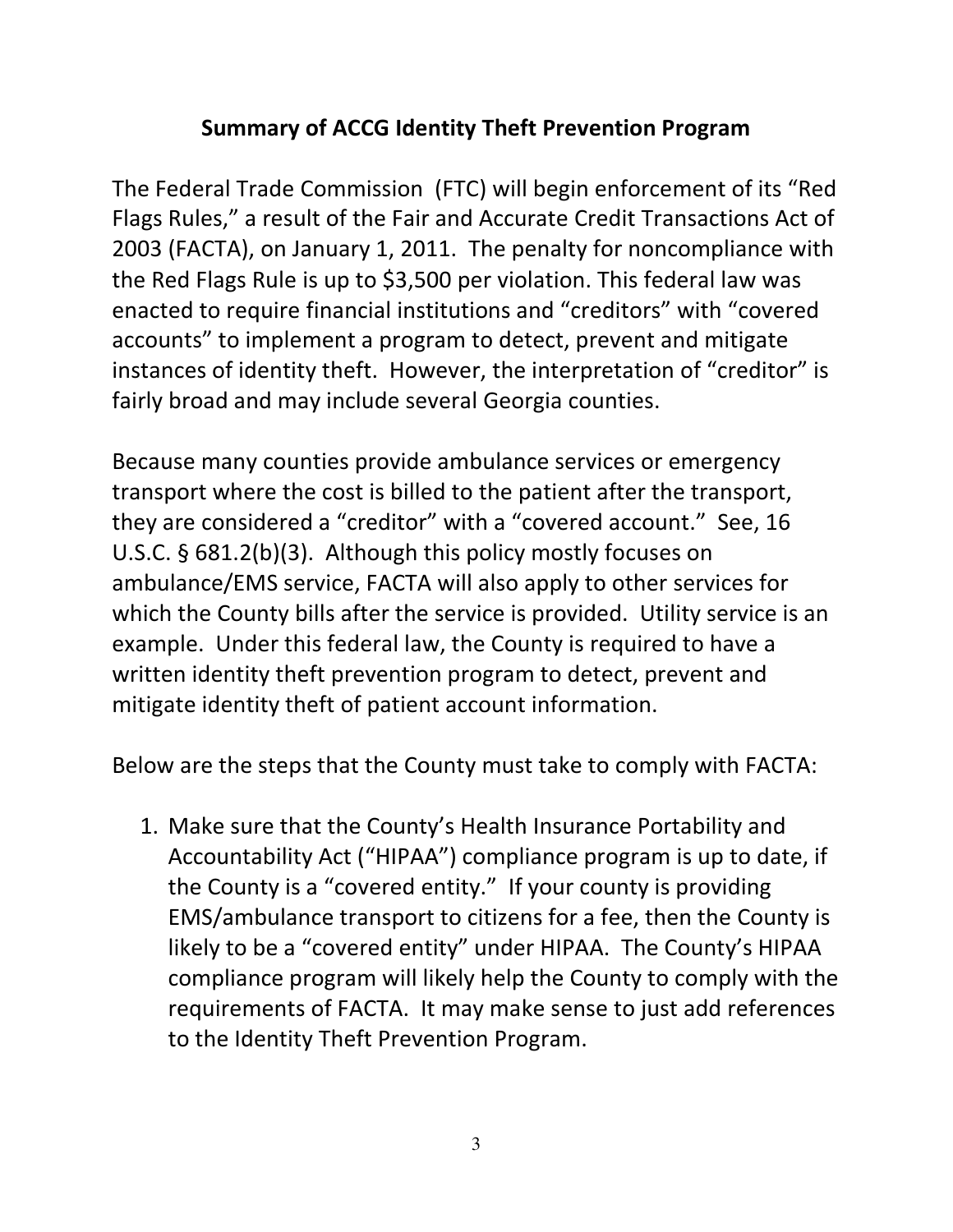- 2. Identify which accounts are "covered accounts" under FACTA. See, 16 C.F.R. § 681.2(c). A "covered account" is (1) an account primarily for personal, family or household purposes that involves or is designed to permit multiple payments or transactions; or (2) any other account for which there is a reasonably foreseeable risk to customers or the safety and soundness of the [county] from identity theft. 16 C.F.R. § 681.2(b)(3).
- 3. Perform a risk assessment on the "covered accounts." This risk assessment is to see which accounts have a high risk of identity theft. The County must consider: (1) the way that it opens accounts; (2) the way that it provides/allows access to the accounts; and (3) past experience with identity theft. 16 C.F.R. §  $681.2(c)(1)-(3)$ .
- 4. Develop and implement a written identity theft prevention program to address identity theft risks referred to as "red flags." A "red flag" is a pattern, practice or specific activity that indicates the possible existence of identity theft. 16 C.F.R. § 681.2(b)(9). In other words, suspicious activity that raises a "red flag." The written identity theft prevention program must include policies and procedures to: (1) identity relevant red flags; (2) detect red flags; (3) explain appropriate responses for when a red flag is discovered; and (4) address how the program is updated to reflect the changes in risk to patients (or customers) and to reflect changes in the safety and soundness of the County from identity theft. 16 C.F.R. § 681.2(d)(2).
- 5. Administer the identity theft prevention program. The County must: (1) get official approval from the Board of Commissioners, Sole Commissioner or Council; (2) ensure that a senior level of County management will oversee the development, implementation and administration of the program; (3) train staff;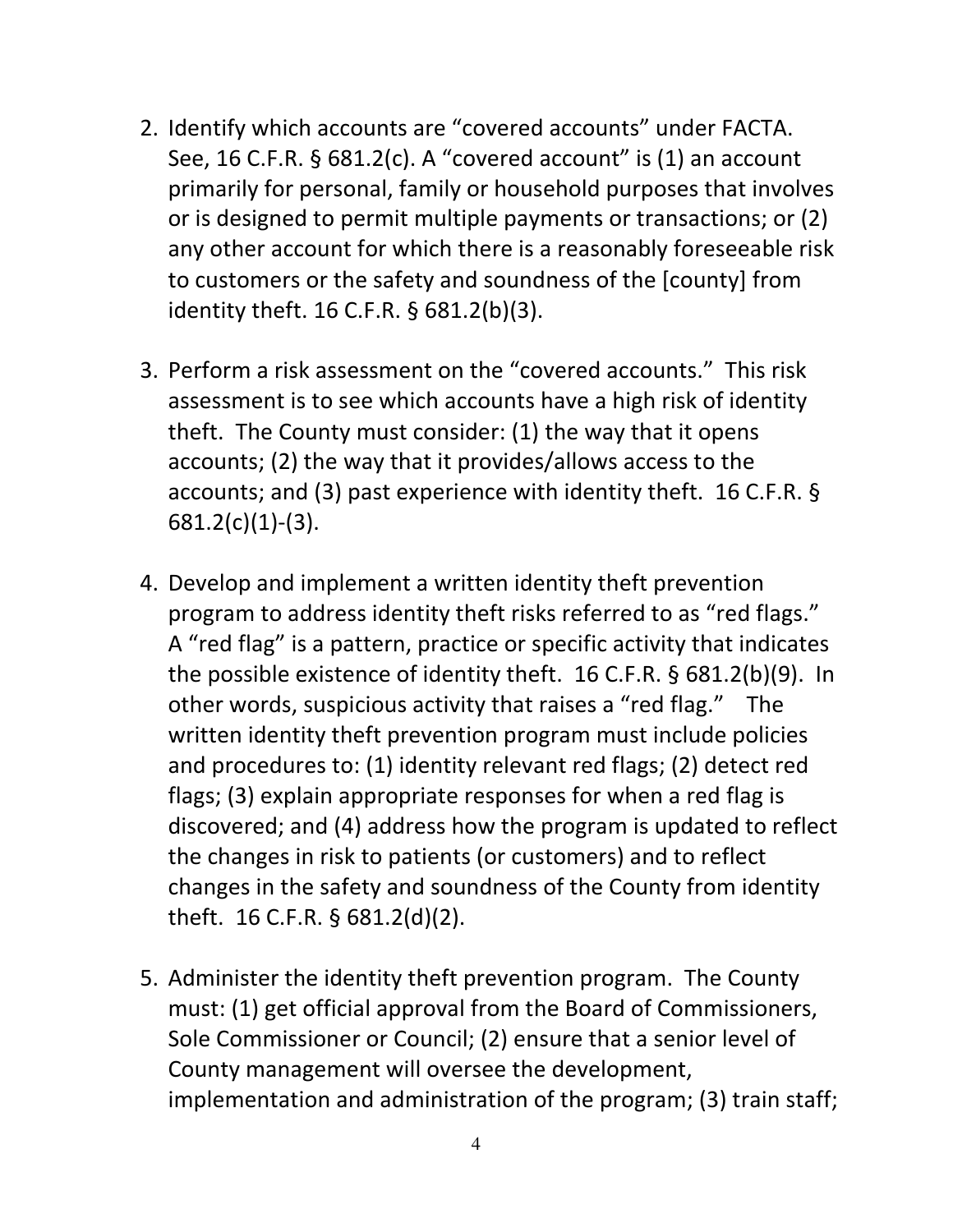and (4) make sure that parties who contract with the County for services related to the accounts sign business associate agreements or otherwise ensure compliance with FACTA. See, 16 C.F.R. § 681.2(2) and 16 C.F.R. § 681.2(e).

Attached is a Sample Resolution to Adopt Identity Theft Prevention Program, as well as a Sample Identity Theft Prevention Program. Counties should work closely with their County Attorney and staff who deal with these accounts to tailor this policy to fit the processes that the County uses. A sample letter that can be used to notify a patient (or customer) of a suspected identity theft is also included. The FTC has prepared an affidavit and compliant form that these patients (or customers) can use.

For more on how to comply with the Red Flags Rule, the FTC has prepared, "Fighting Fraud with the Red Flags Rule" to assist organizations in implementing a written Identity Theft Prevention Program designed to detect the warning signs of identity theft at www.ftc.gov.

-- June 2010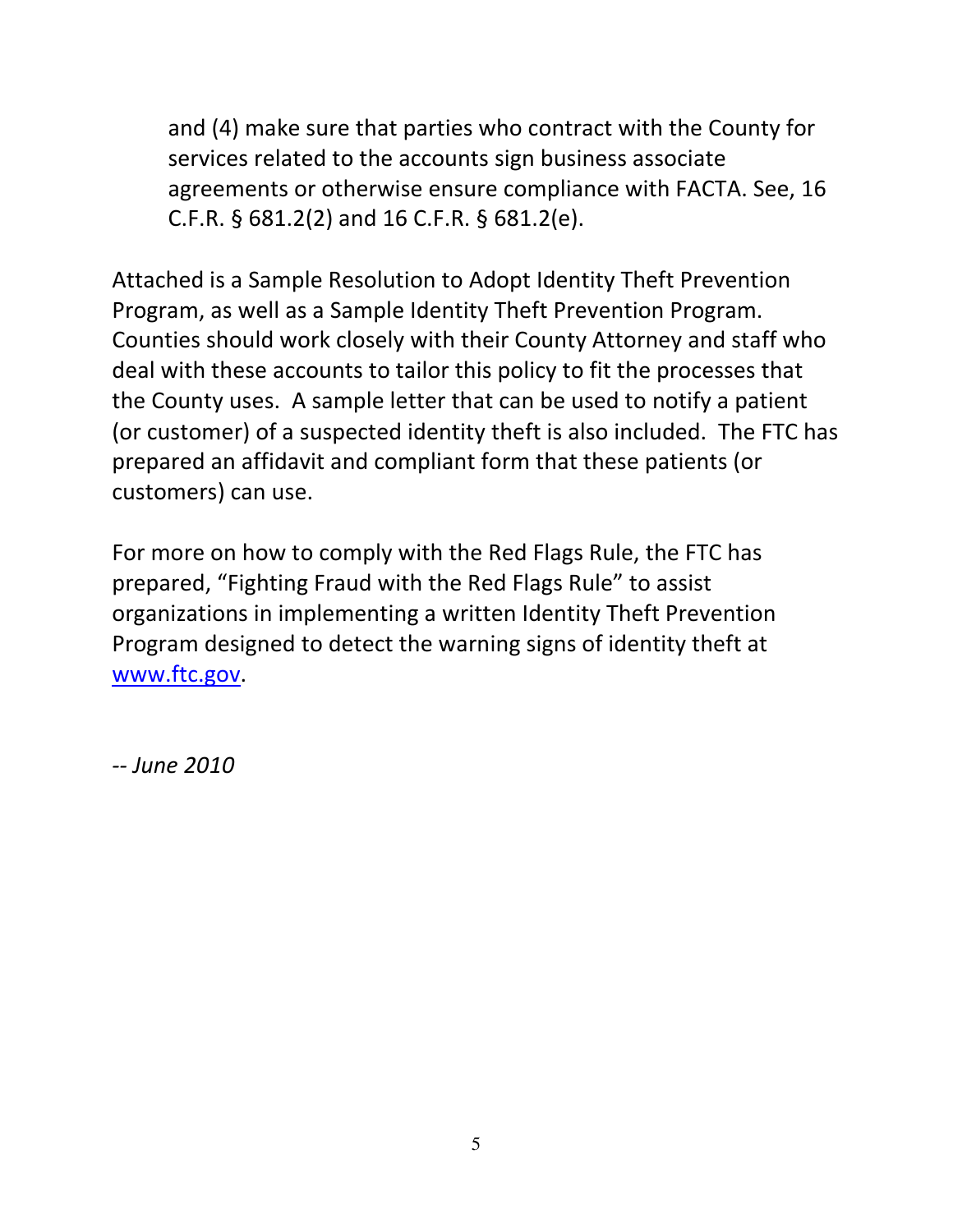## Sample Resolution to Adopt Identity Theft Prevention Program

Below is a resolution to adopt the Identity Theft Prevention Program. This should be adopted in an open meeting after the resolution and program have been carefully reviewed by the County Attorney and appropriate County staff to tailor the program to meet the County's needs.

#### \_\_\_\_\_\_\_\_\_\_\_\_\_\_\_\_\_\_\_\_ County Board of Commissioners/Commissioner/Council Resolution to Adopt an Identity Theft Prevention Program

WHEREAS, the federal government has found identity theft is a serious problem for "creditors" (i.e., providers of services when the fee for the service is collected after the service is provided) in the United States;

WHEREAS, the federal government has determined that counties that provide emergency medical service ("EMS"), ambulance service [and other services or utilities if the county provides services in exchange for payment after the service is rendered] may be considered "creditors";

WHEREAS, in response to the risks posed by identity theft to consumers, the United States Congress enacted the Fair and Accurate Credit Transactions Act of 2003 ("FACTA");

WHEREAS, the Federal Trade Commission ("FTC"), along with federal bank regulators, adopted regulations implementing the FACTA (the "Red Flag Rules") that require creditors to adopt a written Identity Theft Prevention Program.

WHEREAS, because **WHEREAS**, because **EMS**, ambulance service [and any service provided by the County where the user pays after the service is delivered], the Board of Commissioners/Commissioner/Council believes that it is a creditor subject to the FTC's Red Flag Rules; and

WHEREAS, in order to comply with FACTA and the Red Flag Rules, \_\_\_\_\_\_\_\_\_\_\_\_\_\_\_\_\_\_\_\_ County has developed a written Identity Theft Prevention Program designed to detect, prevent, and mitigate identity theft.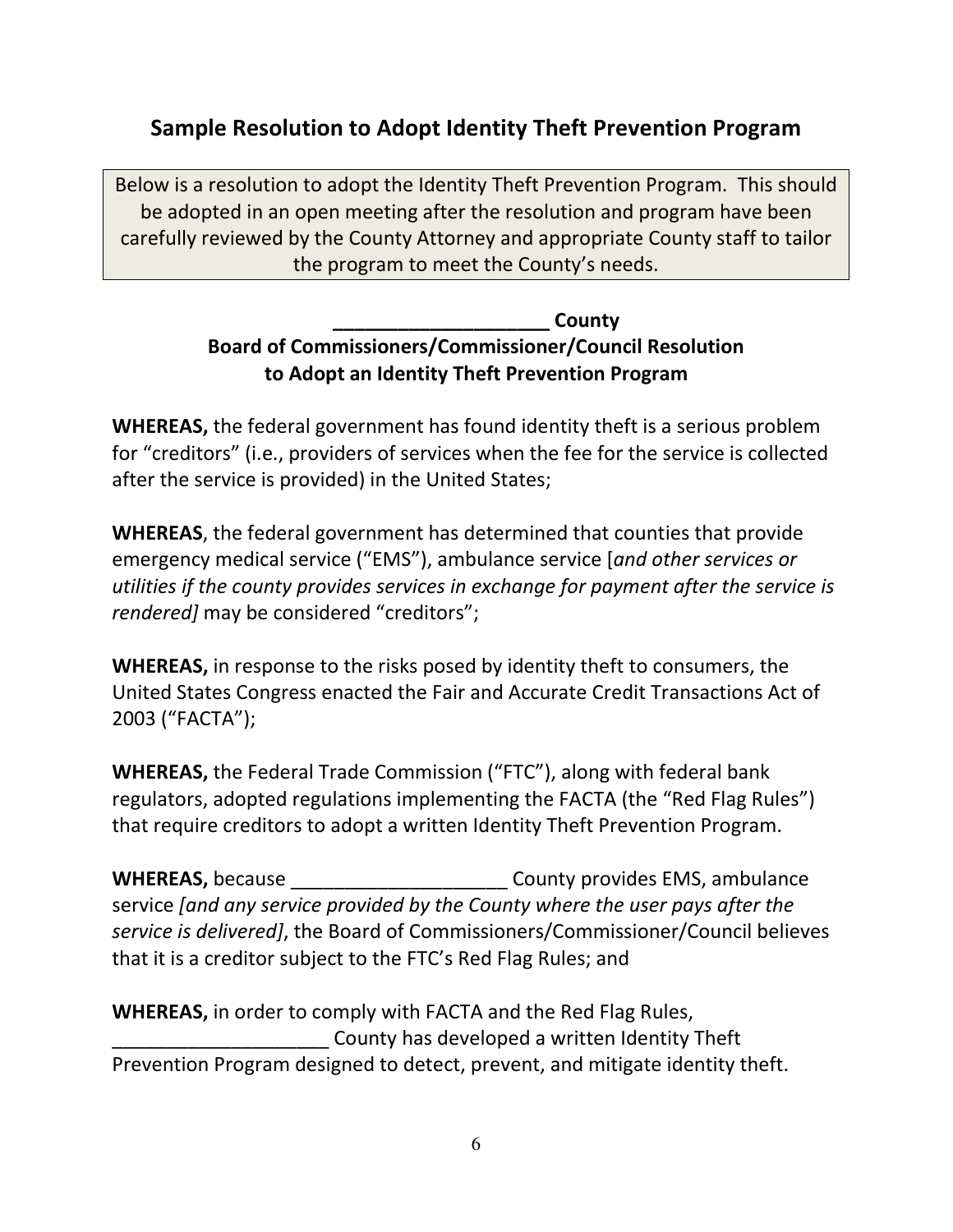#### NOW THEREFORE BE IT RESOLVED by the Board of

Commissioners/Commissioner/Council that the attached Identity Theft Prevention Program is adopted and *[Insert Title of County Employee Who Will be* in Charge of Red Flag Rules Compliance] is appointed as Red Flags Compliance Officer and is delegated responsibility for oversight, ongoing development, implementation, and administration of the program and shall have the responsibility to develop periodic updates to the program to reflect changes in risk to customers and to the safety and soundness of County.

This \_\_\_\_\_\_\_ day of \_\_\_\_\_\_\_\_\_\_\_\_\_\_\_\_\_\_\_\_\_\_\_, 20\_\_\_\_\_.

The County Board of Commissioners/Commissioner/Council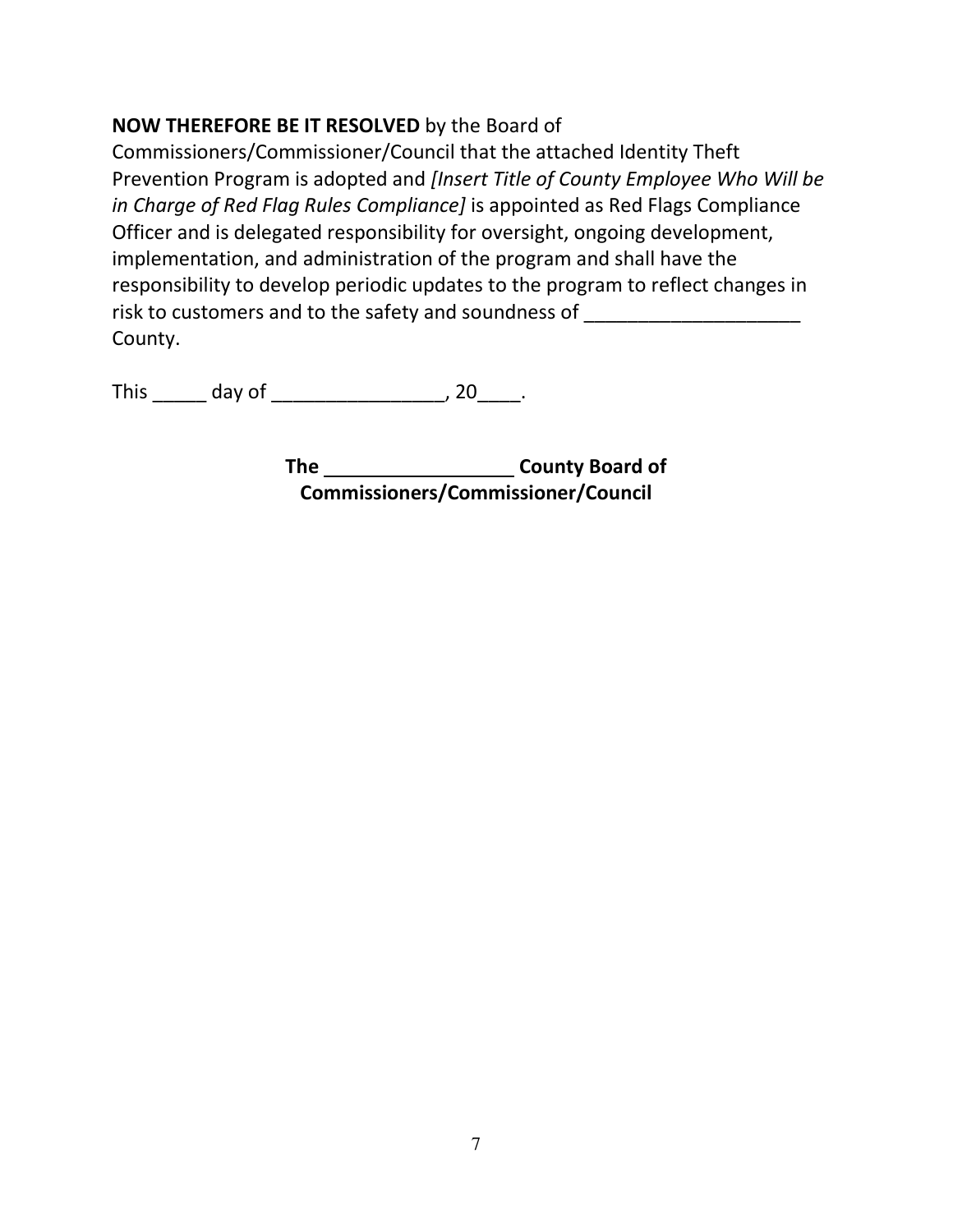## Sample Identity Theft Prevention Program

This program should be reviewed and redrafted by the County Attorney and the County staff who regularly deal with patient accounts to tailor it appropriately to the accounts and processes employed by the County.

> County Identity Theft Prevention Program

#### Purpose

This policy sets forth County's commitment to comply with the standards established by the Federal Trade Commission under the Identity Theft Red Flags and Address Discrepancies under the Fair and Accurate Credit Transaction Act of 2003 ("the Red Flag Rules"). 16 C.F.R. § 681.2. This Identity Theft Prevention Program ("Program") is designed to detect, prevent and mitigate identity theft in connection with the opening of a "covered account" (i.e., ambulance patients' accounts [or, if the County provides utility services, "customer accounts"]) or any existing "covered account."

#### **Scope**

This Program contains policies and procedures that are designed to identify, detect and respond to suspicious activity on ambulance patient's billing accounts [and any utility accounts that the County may maintains] of County. This Program will provide County staff the direction to respond appropriately to "Red Flags" or suspicious activity that indicate the possibility of identity theft on these accounts. It also contains policies and procedures for the periodic identification of "covered accounts" and for the general administration of the Program. As a "creditor" with "covered accounts" under the Red Flag Rules, **EXECUTE:** County is required to:

1. Periodically identify "covered accounts";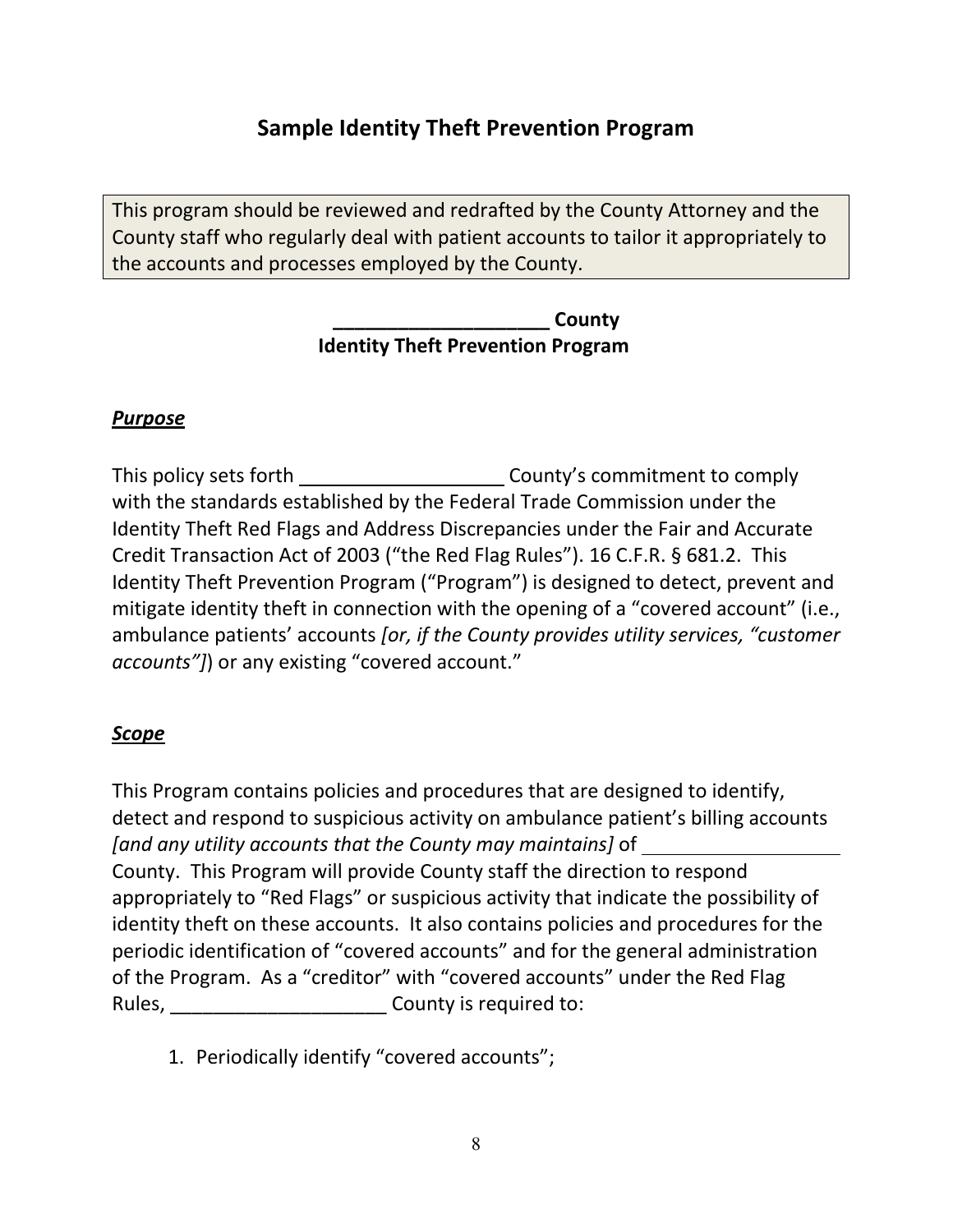- 2. Establish a written Identity Theft Prevention Program; and
- 3. Administer the Identity Theft Prevention Program.

#### **Definitions**

- (a) "Covered account" means:
	- 1. An account that **Example 20** County offers or maintains, primarily for personal, family, or household purposes, that involves or is designed to permit multiple payments or transactions; and

2. Any other account that \_\_\_\_\_\_\_\_\_\_\_\_\_\_\_\_\_\_\_\_\_\_\_\_\_\_\_\_County offers or maintains for which there is a reasonably foreseeable risk to individuals or to the safety and soundness of \_\_\_\_\_\_\_\_\_\_\_\_\_\_\_\_\_\_\_\_ County from identity theft, including financial, operational, compliance, reputation, or litigation risks.

This includes patient ambulance accounts *lif the County offers any other* services for which it bills after the service is provided, such as a utility, these services should be identified and added her].

(b) "Identity theft" means a fraud committed or attempted using the identifying information of another person without authority.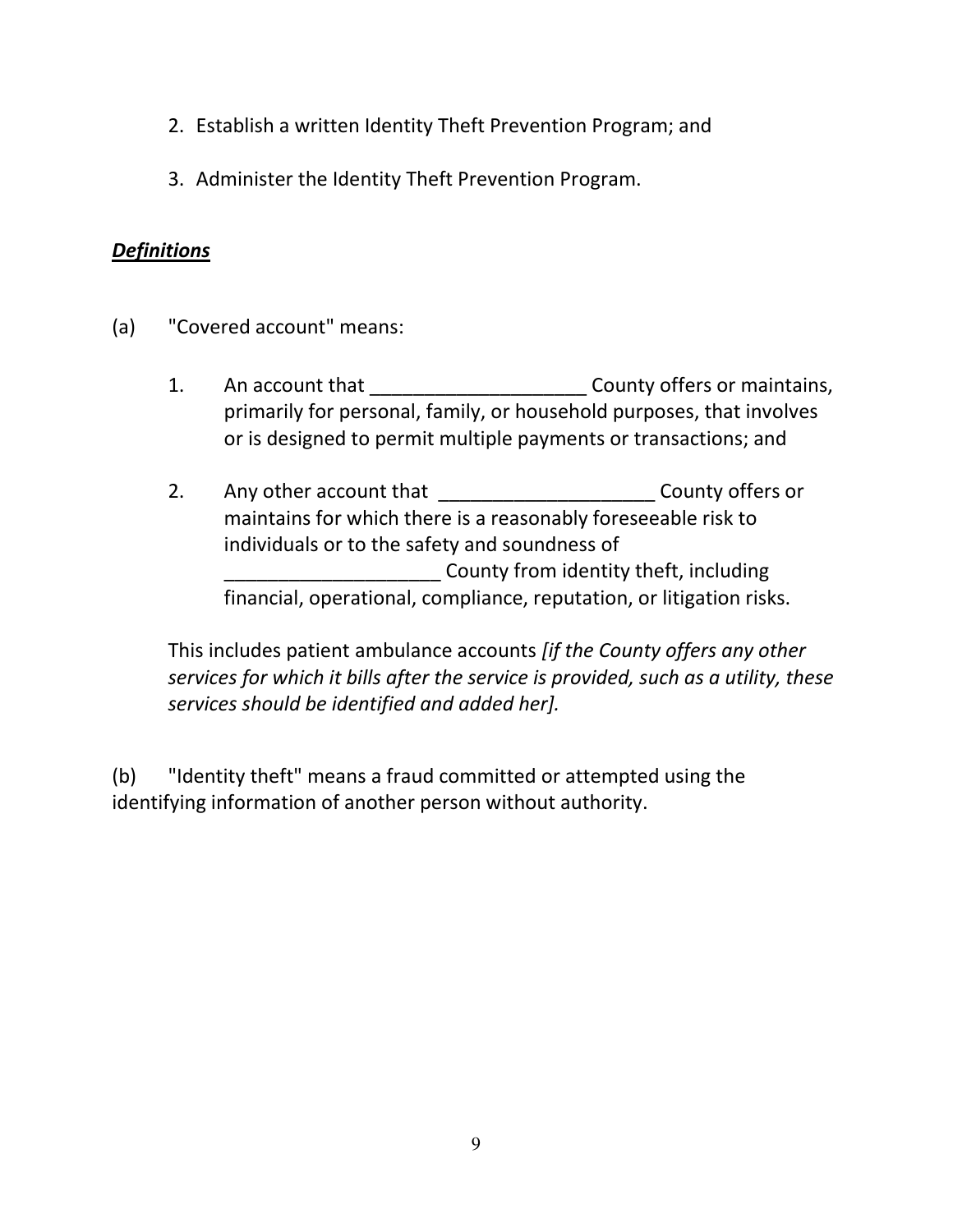(c) "Identifying information" means a person's name, credit card account information, debit card information, bank information, drivers' license information, social security number, government issued identification number, alien registration number, government issued passport number, employer or taxpayer identification number, mother's birth name, date of birth, health insurance information, Medicare or Medicaid number and/or health care claim number.

(d) "Program" means this written Identity Theft Prevention Program developed and implemented by **Examplemented** by **County.** 

(e) "Red Flag" means a pattern, practice, or specific or suspicious activity that indicates the possible existence of identity theft.

(f) "Red Flags Compliance Officer" means that person appointed by the Board of Commissioners/Commissioner/Council who has the responsibility for oversight, ongoing development, implementation, and administration of the Program and who has the responsibility to develop periodic updates to the program to reflect changes in risk to customers and to the safety and soundness of the organization.

(g) "Service provider" means a person or company that provides a service directly to **Exercise 2** County, including third party billing companies and other organizations that perform service in connection with \_\_\_\_\_\_\_\_\_\_\_\_\_\_\_\_\_\_\_\_ County's covered accounts.

#### Procedure: Identify Covered Accounts

- (a) Each year, the Red Flags Compliance Officer shall make a recommendation to the Board of Commissioners/Commissioner/Council as to whether the County continues to offer or maintain covered accounts (see definition of "covered account" in this Program). The Red Flags Compliance Officer shall document this determination.
- (b) Each year, the Red Flags Compliance Officer shall conduct an annual risk assessment of the County's accounts to determine whether it offers or maintains accounts that carry a reasonably foreseeable risk to patients [if the County provides other services that are covered, add "customers" or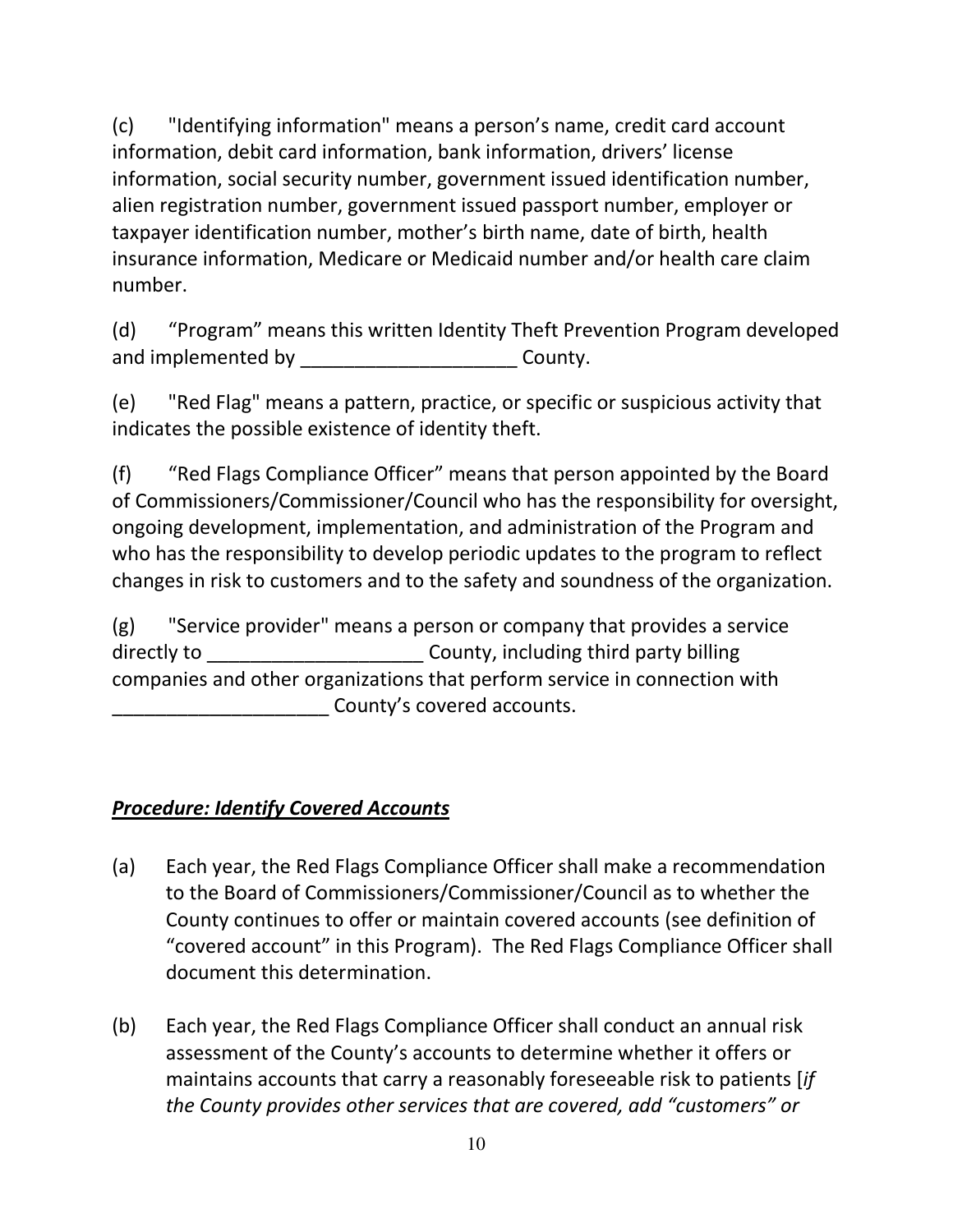other word to describe those who receive the service] or to the safety and soundness of \_\_\_\_\_\_\_\_\_\_\_\_\_\_\_\_\_\_\_\_\_\_\_\_\_\_\_\_County from identity theft, including financial, operational, compliance, reputation, or litigation risks. In determining whether example and the county offers or maintains such accounts, the Red Flags Compliance Officer will conduct an annual risk assessment that takes into consideration:

- 1. The methods that the County uses to open its accounts;
- 2. The methods that the County uses to access its accounts; and
- 3. The County's previous experiences with identity theft, if any.
- (c) When possible, the annual identification of covered accounts will be conducted by an evaluation or audit team appointed by and acting under the direction and control of the Board/Commissioner/Council.

### **Procedure: Identify Red Flags**

- (a) Once the Red Flags Compliance Officer has identified the County's covered accounts, he or she shall identify Red Flags (see definition in this Program) for those accounts. This shall be conducted on an annual basis in conjunction with **contraction** conjunction with  $\sim$  County's identification of covered accounts. The Red Flags Compliance Officer will also identify red flags as they arise and incorporate them into this Program.
- (b) The Red Flags Compliance Officer shall consider the following factors in identifying relevant Red Flags for covered accounts, as appropriate:
	- 1. The types of covered accounts that the County offers or maintains;
	- 2. The methods that the County provides to open its covered accounts;

3. The methods that the County provides to access its covered accounts; and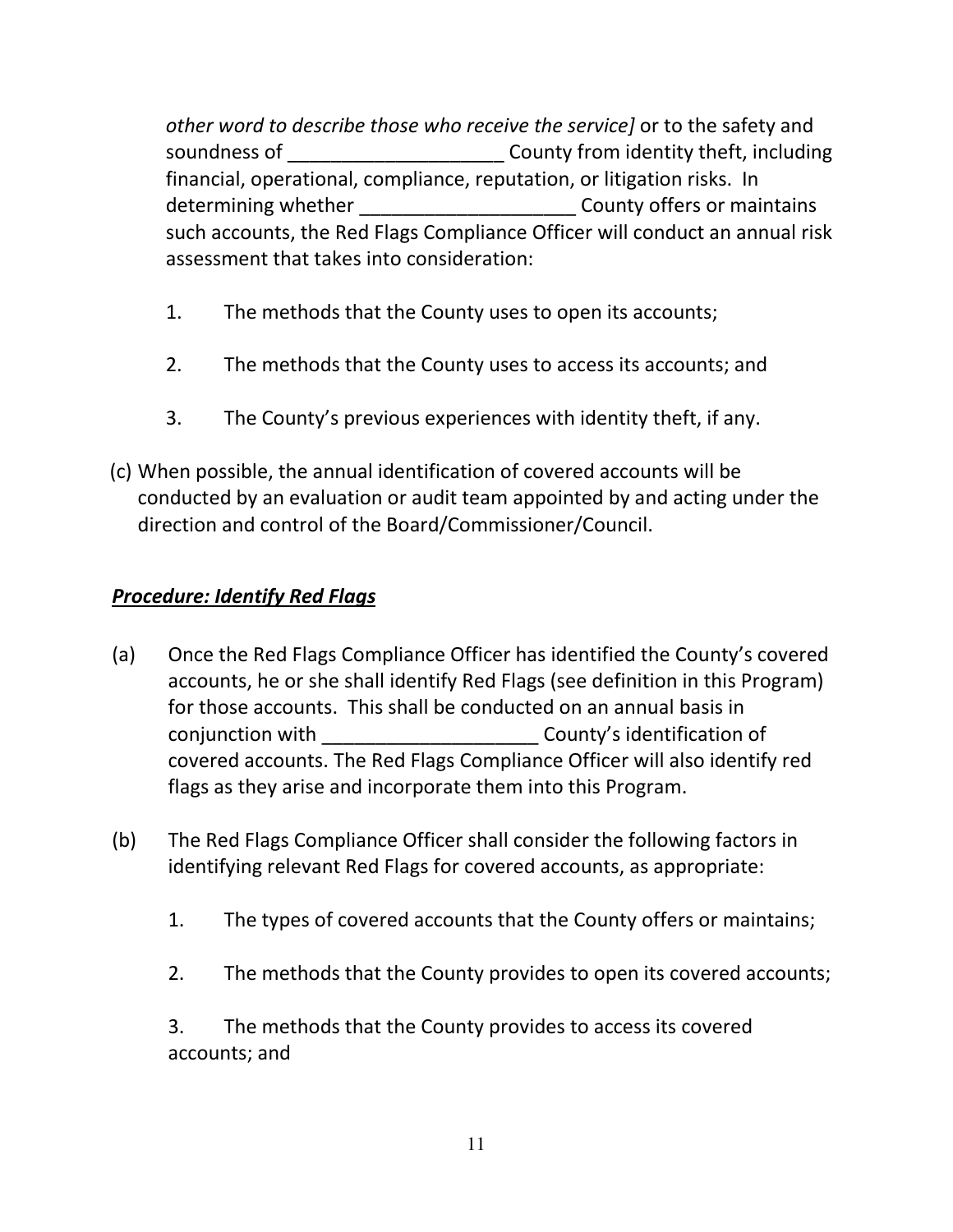- 4. Any incidents of identity theft that Theorem County has experienced.
- (c) The Red Flags Compliance Officer shall also consider the examples of Red Flags listed in Supplement A to Appendix A to 16 C.F.R. Part 681. The Program shall include relevant Red Flags from the following categories, as appropriate:
	- 1. Alerts, notifications and other warnings from consumer report agencies or service providers, such as fraud detection services;
	- 2. The presentation of suspicious documents;
	- 3. The presentation of suspicious personal identifying information, such as a suspicious address change;
	- 4. The unusual use of an address change;
	- 5. Notice from customers, victims of identity theft, law enforcement or other persons regarding possible identity theft in connection with covered accounts.
- (d) The Red Flags Compliance Officer shall also incorporate Red Flags from sources such as:
	- 1. New and changing risks that he or she has identified; and
	- 2. Any applicable supervisory guidance from the FTC or other appropriate sources.
- (e) The following are Red Flags identified for \_\_\_\_\_\_\_\_\_\_\_\_\_\_\_\_\_\_\_\_ County's covered accounts as of the most recent update to this Program:
	- 1. Patterns of activity on payment accounts that are inconsistent with prior history;
	- 2. Increases in the volume of inquiries to an account;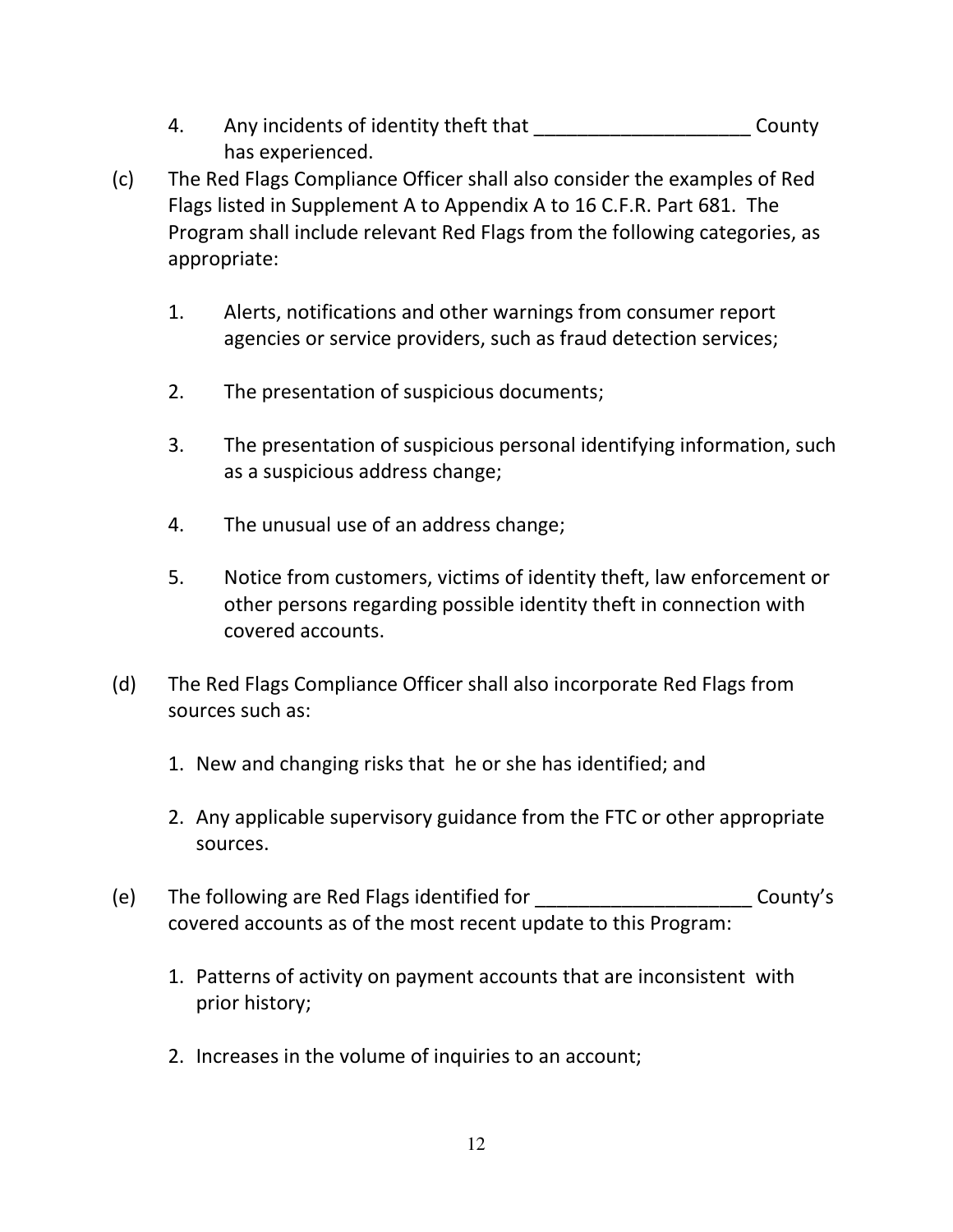- 3. The presentation of information that is inconsistent with other sources, (e.g., the address, date of birth, or social security number listed for the patient does not match the address given or is inconsistent with other identifying information provided by the patient *for customer, if County* provides utility or other services]);
- 4. Personal identifying information is identified by third-party sources as having been associated with known fraudulent activity;
- 5. Personal identifying information is of a type commonly associated with fraudulent activity (e.g., fictitious address, use of mail drop, or phone number that is invalid or associated only with a pager or answering service);
- 6. The social security number provided by the patient [or customer, if County provides utility or other services] is a duplicate of that of other patients;
- 7. The address or telephone numbers given are the same or similar to those of other patients [or customer, if County provides utility or other services], particularly recent ones;
- 8. Attempts to access an account by persons who cannot provide authenticating information;
- 9. Requests for additional authorized users on an account shortly following change of address;
- 10.Uses of an account that are inconsistent with established patterns of activity (e.g., nonpayment when there is no history of late or missed payments);
- 11.Nonpayment of the first payment on the account;
- 12.Inactivity on an account for a reasonably lengthy period of time;
- 13.Mail correspondence sent to the provided address is returned and mail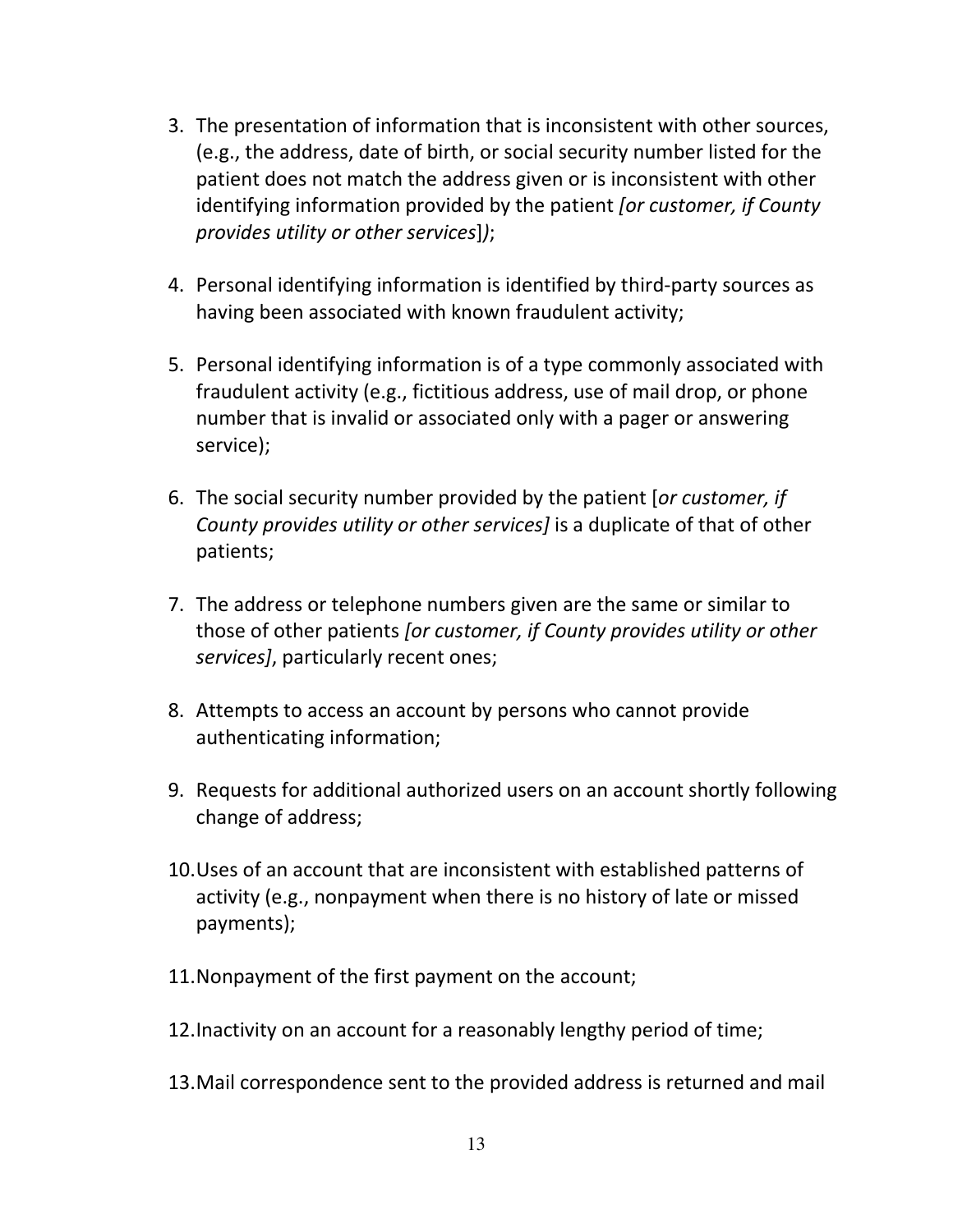is returned despite continued activity in the account;

- 14. Notification of an unauthorized transaction by the patient *for customer*, if County provides utility or other services];
- 15.Notification by the patient [or customer, if County provides utility or other services], a law enforcement authority or other person that it has opened a fraudulent account;
- 16.A complaint or question from a patient for customer, if County provides utility or other services] based on the patient's [or customer's, if County provides utility or other services] receipt of:
	- a) A bill for another individual;
	- b)A bill for a service that the patient [or customer, if County provides utility or other services] denies receiving;
	- c) A bill from a health care provider that the patient never utilized;
	- d)A notice of insurance benefits or Explanation of Benefits for health services never received; or
	- e) A patient or insurance company report that coverage for legitimate healthcare service is denied because insurance benefits have been depleted or a lifetime cap has been reached.
- 17.A complaint or question from a patient about information added to a credit report by a health care provider or insurer;
- 18.A dispute of a bill by a patient for customer, if County provides utility or other services] who claims to be the victim of any type of identity theft;
- 19.A patient who has an insurance number but never produces an insurance card or other physical documentation of insurance;
- 20.A notice or inquiry from an insurance fraud investigator for a private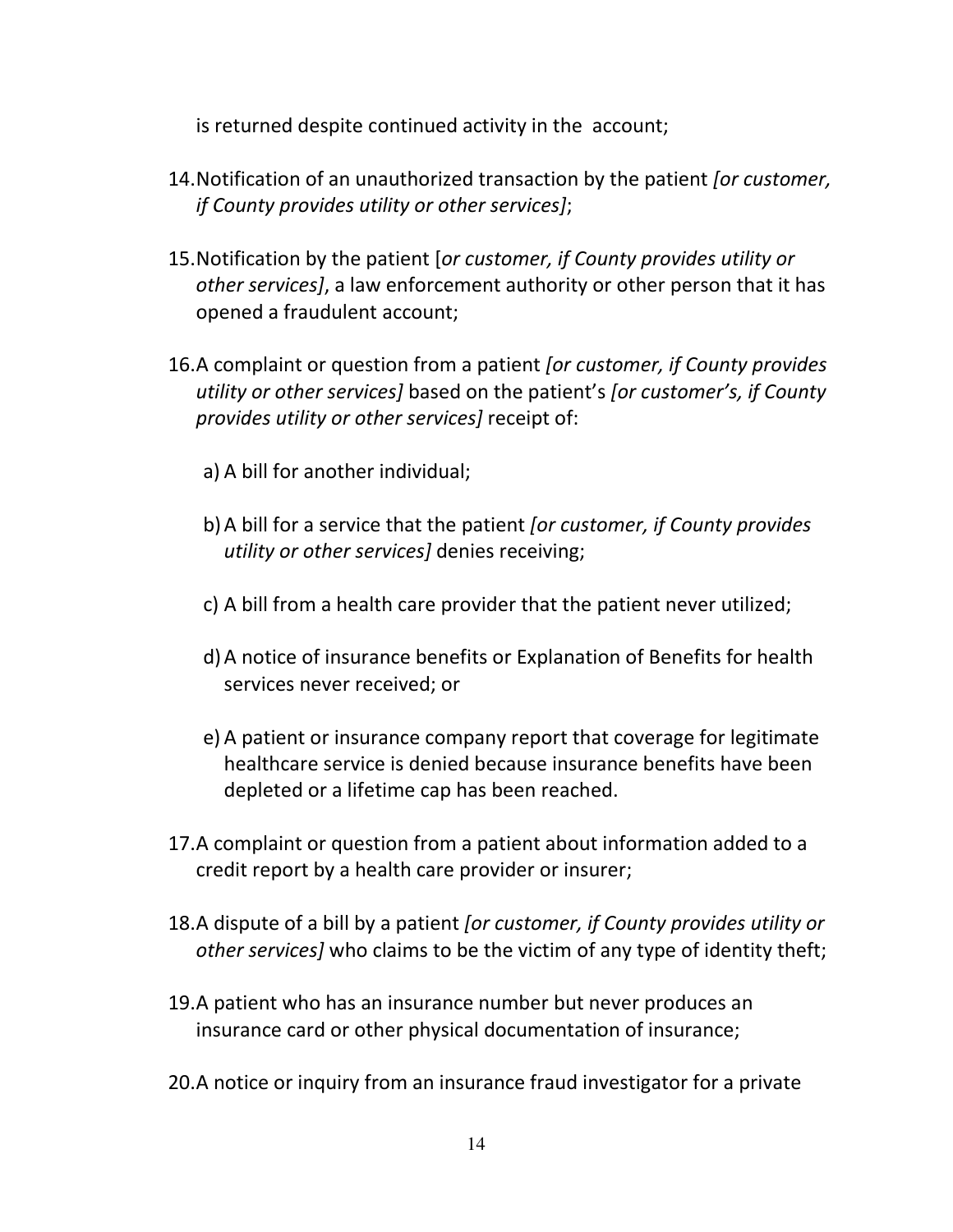insurance company or a law enforcement agency;

- 21.A security breach;
- 22.Unauthorized access to a covered account by personnel;
- 23. Unauthorized downloading of patient *for customer, if County provides* utility or other services] files;
- 24.Loss or theft of unencrypted data;
- 25.Inappropriate access of a covered account;
- 26.A computer virus or suspicious computer program;
- 27.Multiple failed log-in attempts on a workstation;
- 28.Theft of a password;
- 29.The presentation of an insurance card or form of identification that is clearly altered; and
- 30.Lost, stolen or tampered County equipment.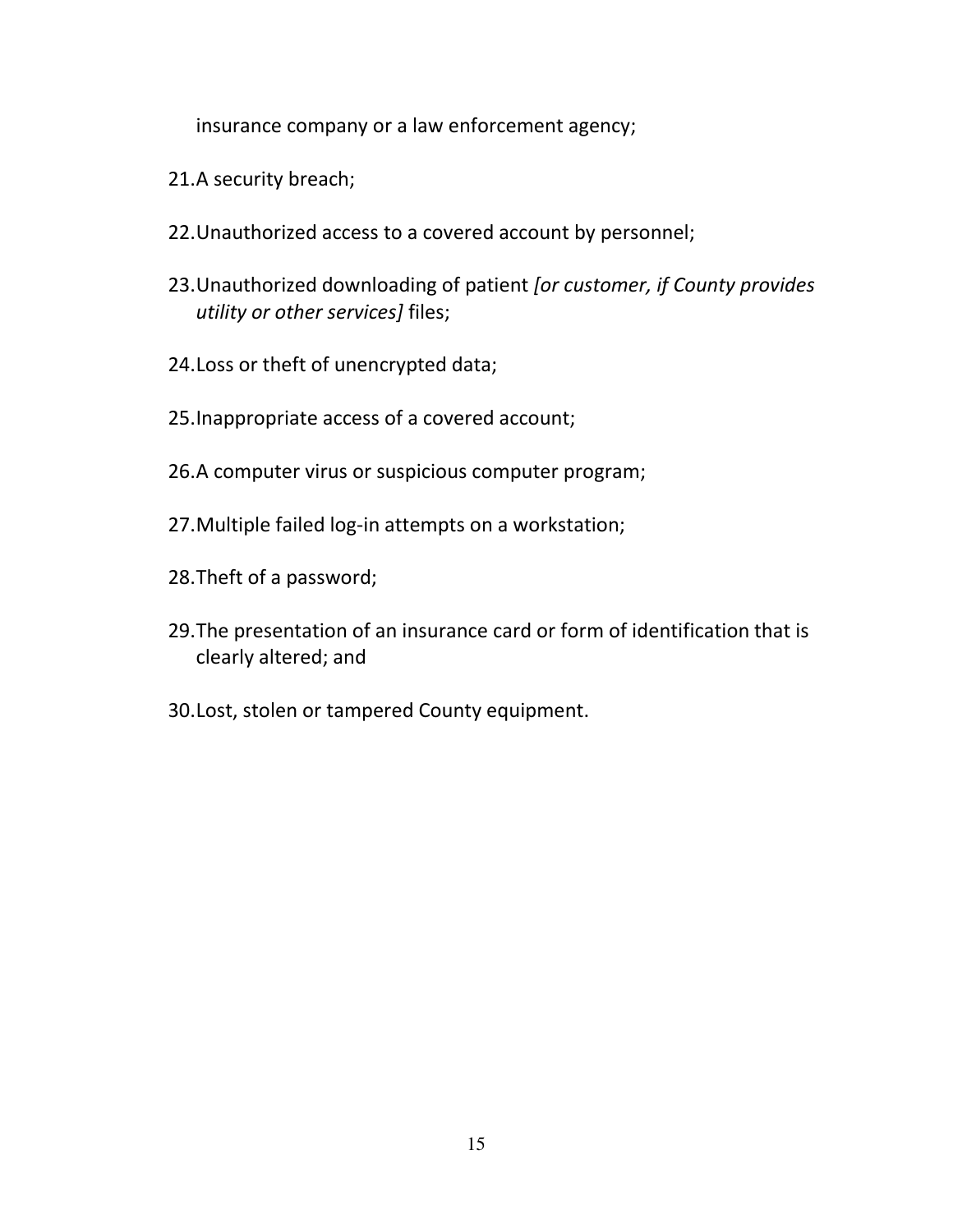#### Procedure: Detect Red Flags

- (a) **County shall adopt reasonable policies and** procedures to address the detection of Red Flags in connection with the opening of covered accounts and existing covered accounts by:
	- 1. Obtaining identifying information about, and verifying the identity of, a person opening a covered account; and
	- 2. Authenticating patients, monitoring transactions, and verifying the validity of change of address requests.
- (b) The following procedures have been adopted by County to address the detection of Red Flags as of the most recent update to this Program:
	- 1. Suspicious Documents at the Time of Transport.

\_\_\_\_\_\_\_\_\_\_\_\_\_\_\_\_\_\_\_\_ County personnel shall be on the alert for patients who present suspicious documents such as an insurance card or form of identification that appears to have been altered or does not match other information about the patient. Whenever possible, the crew shall attempt to verify the identity of the patient with someone who knows the patient and/or someone who has rendered care to the patient. Personnel shall not delay the provision of care when verifying this information and should obtain this information after the transport when it could delay the provision of care.

- 2. ID Verification before Discussing Patient Account Information or Change of Address. Before discussing any information related to a covered account with any individual, or making a change to address information in a covered account; \_\_\_\_\_\_\_\_\_\_\_\_\_\_\_\_\_\_\_\_\_\_\_\_\_\_\_\_\_\_\_\_County personnel shall sufficiently ascertain the identity of the individual.
	- a) If a patient *[or customer, if County provides utility or other services]* or appropriate representative makes a telephone inquiry or request regarding a patient for customer, if County provides utility or other services] account, \_\_\_\_\_\_\_\_\_\_\_\_\_\_\_\_\_\_\_\_\_\_\_\_\_\_\_ County personnel shall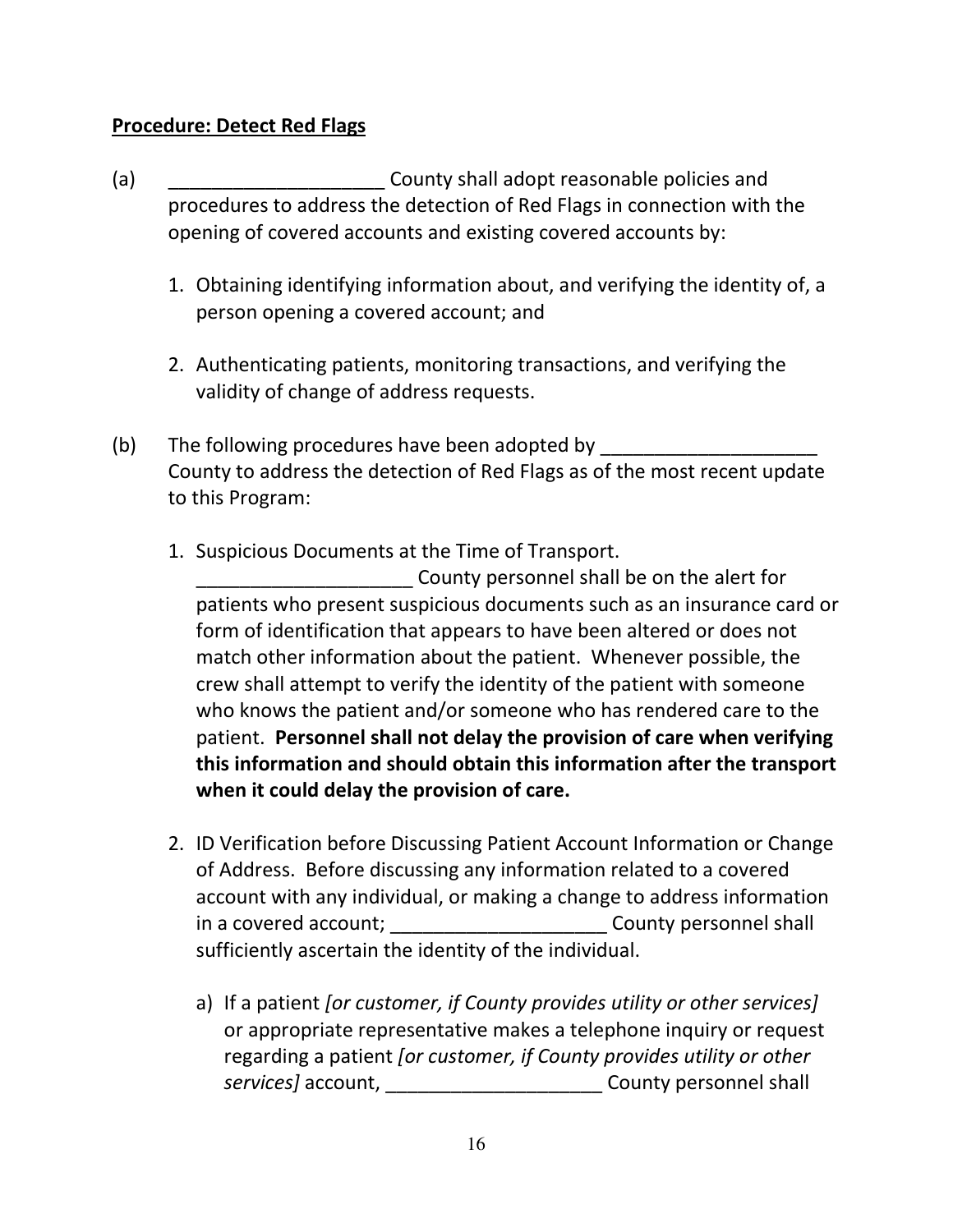require the patient [or customer, if County provides utility or other services] or appropriate representative of the patient to verify the date of birth, social security number (or at least the last 4 digits), and address of the patient for customer, if County provides utility or other services] to whom the account pertains.

- b) If the patient *for customer, if County provides utility or other services* or appropriate representative of the patient presents in person to the Finance Department of The County, s/he shall be required to provide a valid government issued photo ID in addition to the date of birth, social security number (or last 4 digits), and address of the patient *for customer, if County provides utility or* other services] to whom the account pertains.
- c) If the patient [or customer, if County provides utility or other services] or appropriate representative of the patient is unable to provide the necessary information to verify the identity of the patient [or customer, if County provides utility or other services], County staff shall make a notation of the

inquiry or address change request in the patient [or customer, if County provides utility or other services] account file and alert an appropriate supervisor without providing access or honoring the address change request.

3. Under the HIPAA Privacy and Security Rules,

County is required to implement policies and procedures regarding the protection of protected health information and to implement administrative, physical and technical safeguards to protect electronic protected health information. The following policies and procedures from \_\_\_\_\_\_\_\_\_\_\_\_\_\_\_\_\_\_\_\_ County's HIPAA compliance program serve the dual purpose of detecting identity theft in connection with the opening of and existing covered accounts at County and they are hereby incorporated in this Program by reference:

> [List any applicable HIPAA policies adopted by the County that would serve to detect identity theft in connection with the County's covered accounts.]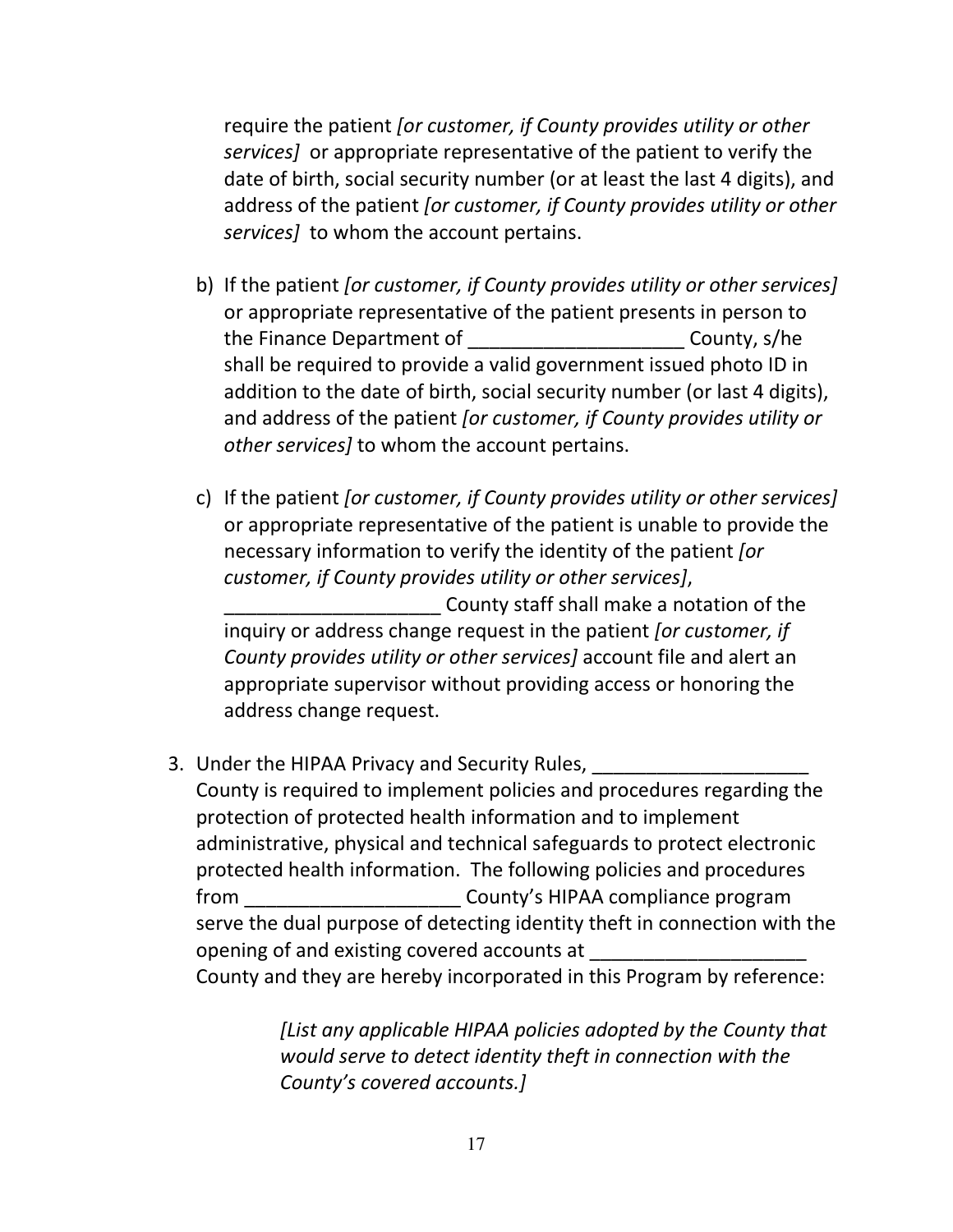#### Procedure: Respond to Red Flags

- (a) County will respond to Red Flags of which it becomes aware in a manner commensurate with the degree of risk posed by the Red Flag. In determining an appropriate response, \_\_\_\_\_\_\_\_\_\_\_\_\_\_\_\_\_\_\_\_ County will consider aggravating factors that may heighten the risk of identity theft. For example, notice to County that a patient *for customer, if County* provides utility or other services] has provided information to someone fraudulently claiming to represent County may suggest that identity theft is more likely.
- (b) **EXECUTE:** County shall assess whether the Red Flag detected poses a reasonably foreseeable risk of identity theft and if it does, respond appropriately. If \_\_\_\_\_\_\_\_\_\_\_\_\_\_\_\_\_\_\_\_ County determines that the Red Flag does not pose a reasonably foreseeable risk of identity theft, it shall have a reasonable basis choosing not to respond to the Red Flag.
- (c) If any personnel at  $\qquad \qquad \qquad \qquad$  County believe identity theft has occurred or may be occurring, s/he shall immediately notify a supervisor. The supervisor will contact the designated Red Flag Rule Compliance Officer who will determine the appropriate response.
- (d) Appropriate responses may include the following:
	- 1. Monitoring a covered account for evidence of identity theft;
	- 2. Contacting the patient [or customer, if County provides utility or other services];
	- 3. Changing any passwords, security codes, or other security devices that permit access to a covered account;
	- 4. Reopening a covered account with a new account number;
	- 5. Not opening a new covered account;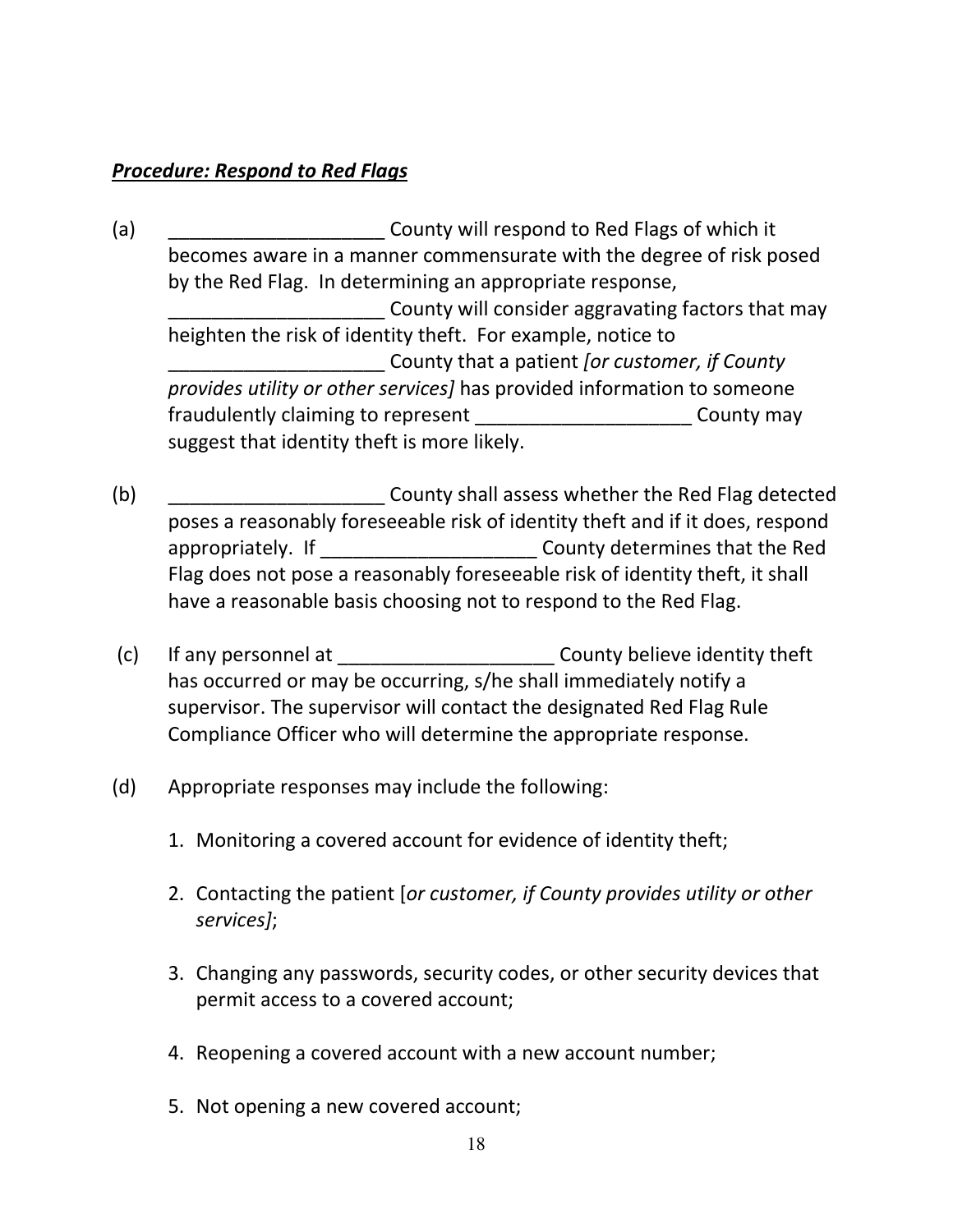- 6. Closing an existing covered account;
- 7. Not attempting to collect on a covered account or not selling a covered account to a debt collector;
- 8. Notifying law enforcement; or
- 9. Determining that no response is warranted under the particular circumstances.
- (e) Patient [or Customer, if County provides utility or other services] Notification. If there is a confirmed incident of identity theft or attempted identity theft, and the county will notify the patient (or customer, if County provides utility or other services) after consultation with law enforcement about the timing and the content of such notification (to ensure notification does not impede a law enforcement investigation) via certified mail. Victims of identity theft will be encouraged to cooperate with law enforcement in identifying and prosecuting the suspected identity thief, and will be encouraged to complete the FTC Identity Theft Affidavit.
- (f) Investigation of Suspected Identity Theft. If an individual claims to be a victim of identity theft, with the county will investigate the claim. The following guidelines apply:
	- 1. The individual will be instructed to file a report with law enforcement for identity theft.
	- 2. The individual will be instructed to complete the FTC ID Theft Affidavit, including supporting documentation.
	- 3. The individual will be requested to cooperate with comparing his or her personal information with information in county's records.
	- 4. If following investigation, it appears that the individual has been a victim of identity theft, \_\_\_\_\_\_\_\_\_\_\_\_\_\_\_\_\_\_\_\_\_\_\_\_\_\_\_County will take the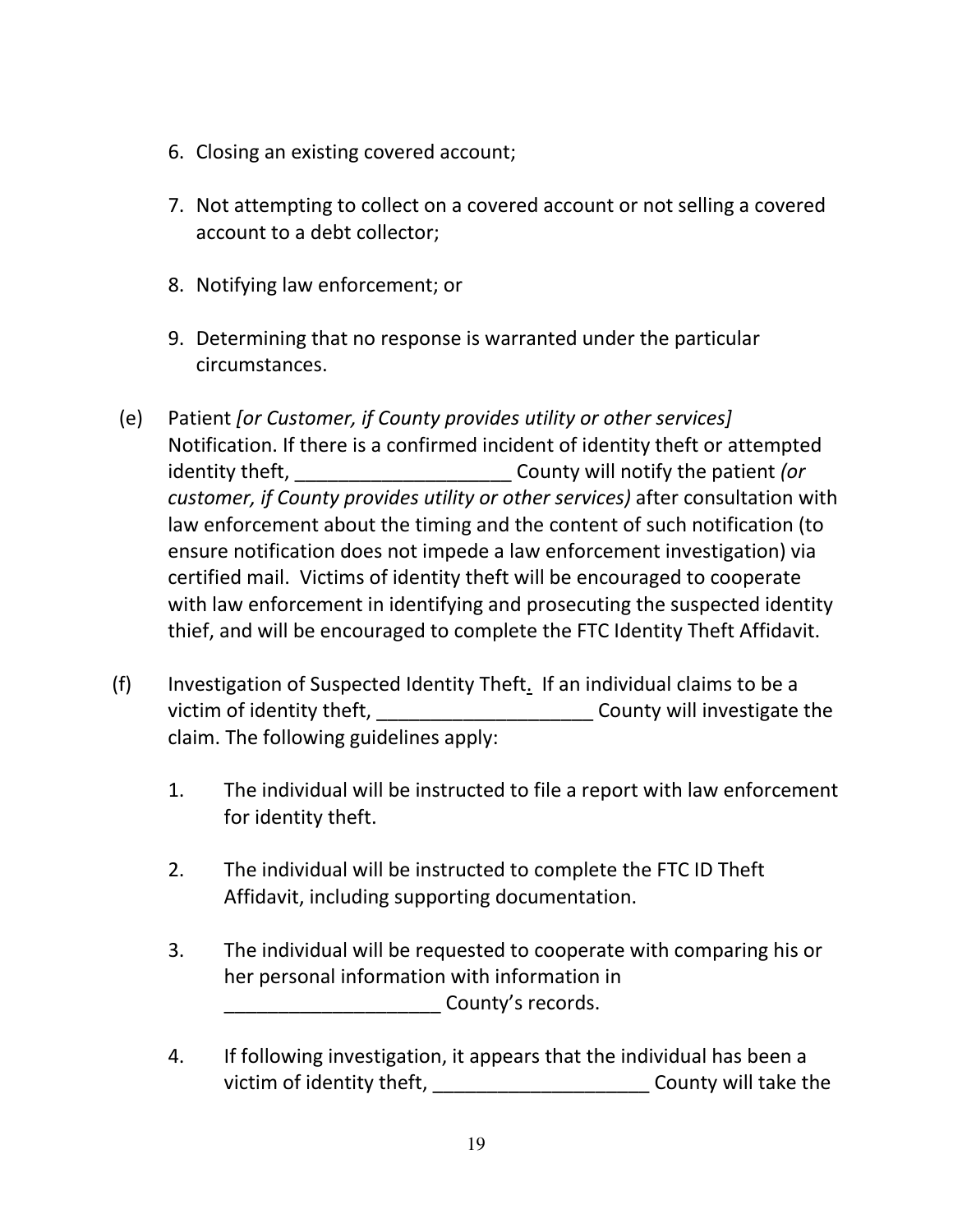following actions:

- a) Cease collection on open accounts that resulted from identity theft. If the accounts had been referred to collection agencies or attorneys, the collection agencies/attorneys will be instructed to cease collection activity.
- b) Cooperate with any law enforcement investigation relating to the identity theft.
- c) If an insurance company, government program or other payor has made payment on the account, the provider will notify the payor and seek instructions to refund the amount paid.
- d) If an adverse report had been made to a consumer reporting agency, the provider will notify the agency that the account was not the responsibility of the individual.
- 5. If following investigation, it does not appear that the individual has been a victim of identity theft, \_\_\_\_\_\_\_\_\_\_\_\_\_\_\_\_\_\_\_\_\_\_\_\_\_\_\_County or the collection agency will give written notice to the individual that he or she is responsible for payment of the bill. The notice will state the basis for determining that the person claiming to be a victim of identity theft was in fact the patient [or customer, if County provides utility or other services].
- (g) Amendment of Records. Patient medical records and payment records must be corrected when identity theft has occurred. This is necessary to ensure that inaccurate health information is not inadvertently relied upon in treating a patient, and that a patient or a third-party payer is not billed for services the patient did not receive. Patient records will be corrected in consultation with the patient and the patient's treating health care provider(s), and in a manner consistent with the County's HIPAA policy on amendments to medical records.
- (h) Disclosure/Unauthorized Access to Unencrypted Data. If there is a disclosure of, or an unauthorized access to, unencrypted computerized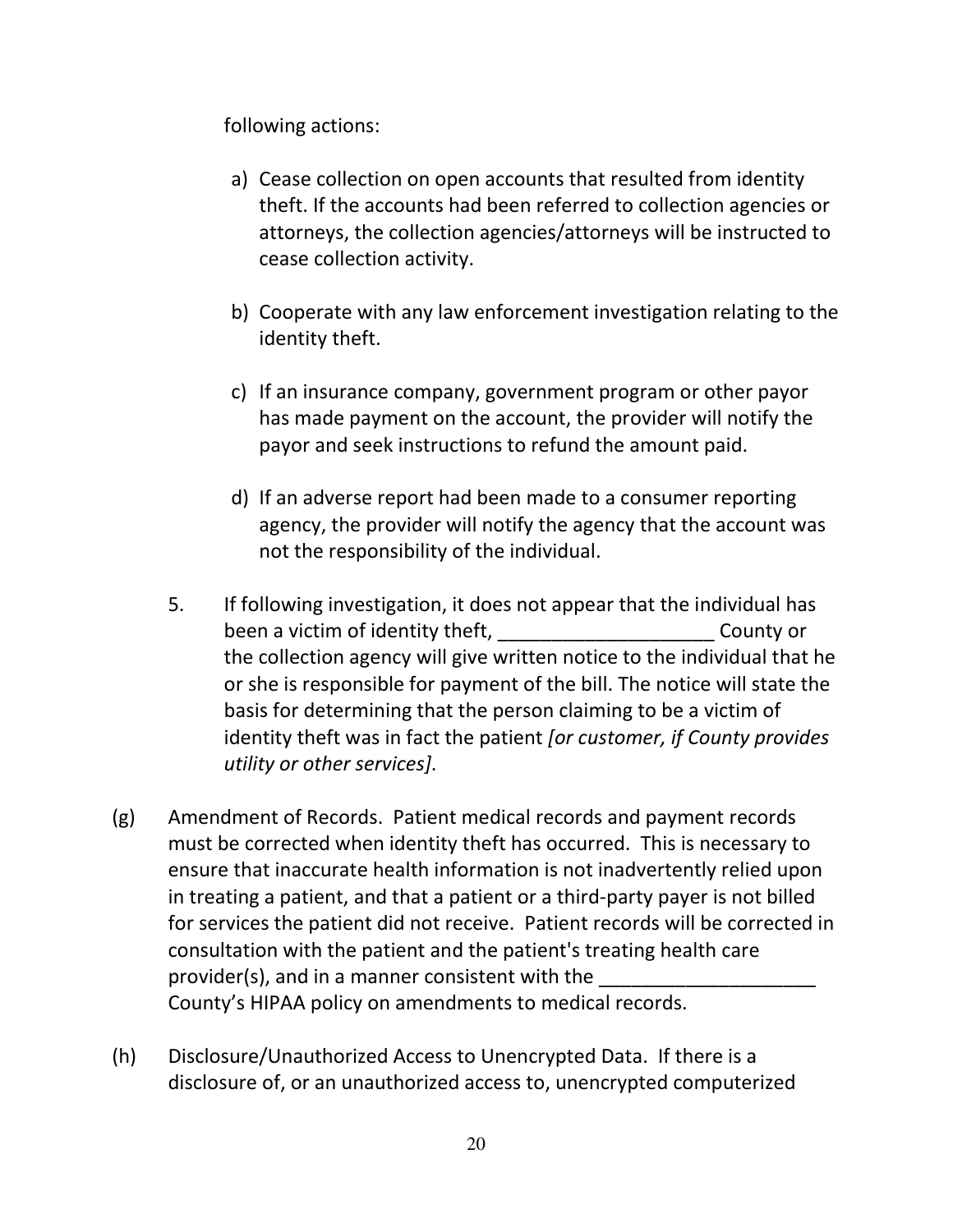data containing a person's first name or first initial and last name and (1) a social security number, (2) driver's license number, or (3) financial account number (including a credit or debit card number), notify the patient (or customer, if County provides utility or other services)..

- (i) The Presentation of Suspicious Documents at the Time of Transport. When a patient presents a suspicious document such as an insurance card or form of identification that is clearly altered or does not match other information about the patient, ambulance personnel shall:
	- 1. Note the nature of the incident and circumstances surrounding the incident in an incident report or other appropriate document so that the claim is "flagged" for review.
	- 2. If possible, attempt to obtain identifying information about the patient from other sources such as individuals who know or have treated the patient.
	- 3. Notify the Red Flag Rules Compliance Officer as soon as possible after the transport about the incident and the circumstances surrounding the incident.
	- 4. Before opening a covered account under the name given, the Red Flag Rules Compliance Officer, or other designated individual, shall make attempts to verify the identity of the patient though any means possible. If it appears the patient has attempted to commit identity theft, the procedures for notification and investigation of the incident (above) shall be followed.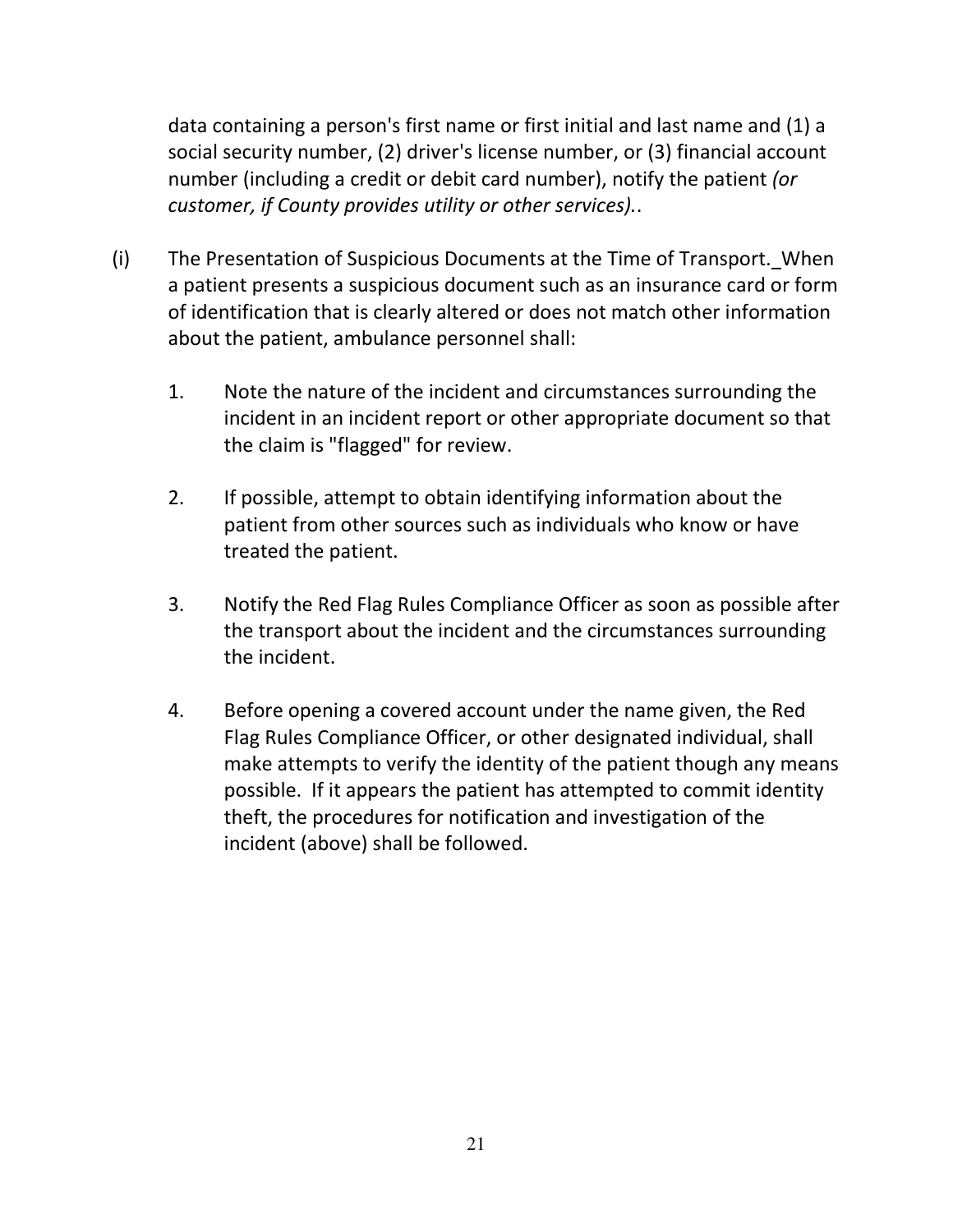#### Procedure: Update the Program

- (a) **EXECUTE:** County shall update this Program (including identifying Red Flags determined to be relevant) annually.
- (b) The update shall reflect changes in risks of identity theft to patients or to the safety and soundness of The Safety and soundness of The Safety and Soundness of Theorem 2011 The review and update will be based on factors such as:
	- 1. The experiences of  $\qquad \qquad \text{Country with identity the fit};$
	- 2. Changes in methods of identity theft;
	- 3. Changes in methods to detect, prevent, and mitigate identity theft;
	- 4. Changes in the types of accounts that \_\_\_\_\_\_\_\_\_\_\_\_\_\_\_\_\_\_\_\_\_\_\_\_\_\_\_County offers or maintains; and
	- 5. Changes in the business arrangements of County, including mergers, acquisitions, alliances, joint ventures, and service provider arrangements.

#### Procedure: Administer the Program

- (a) Program Oversight. The Board of Commissioners/Commissioner/Council has designated a Red Flag Rules Compliance Officer who is in charge of Red Flag Rules compliance. This individual shall be involved in the oversight, development, and implementation and administration of the Program. The individual shall be responsible for:
	- 1. Implementation of this Program;
	- 2. Reporting to the Board of Commissioners/Commissioner/Council, or an appropriate designated committee of the board at least annually on compliance by \_\_\_\_\_\_\_\_\_\_\_\_\_\_\_\_\_\_\_\_ County with this Program. The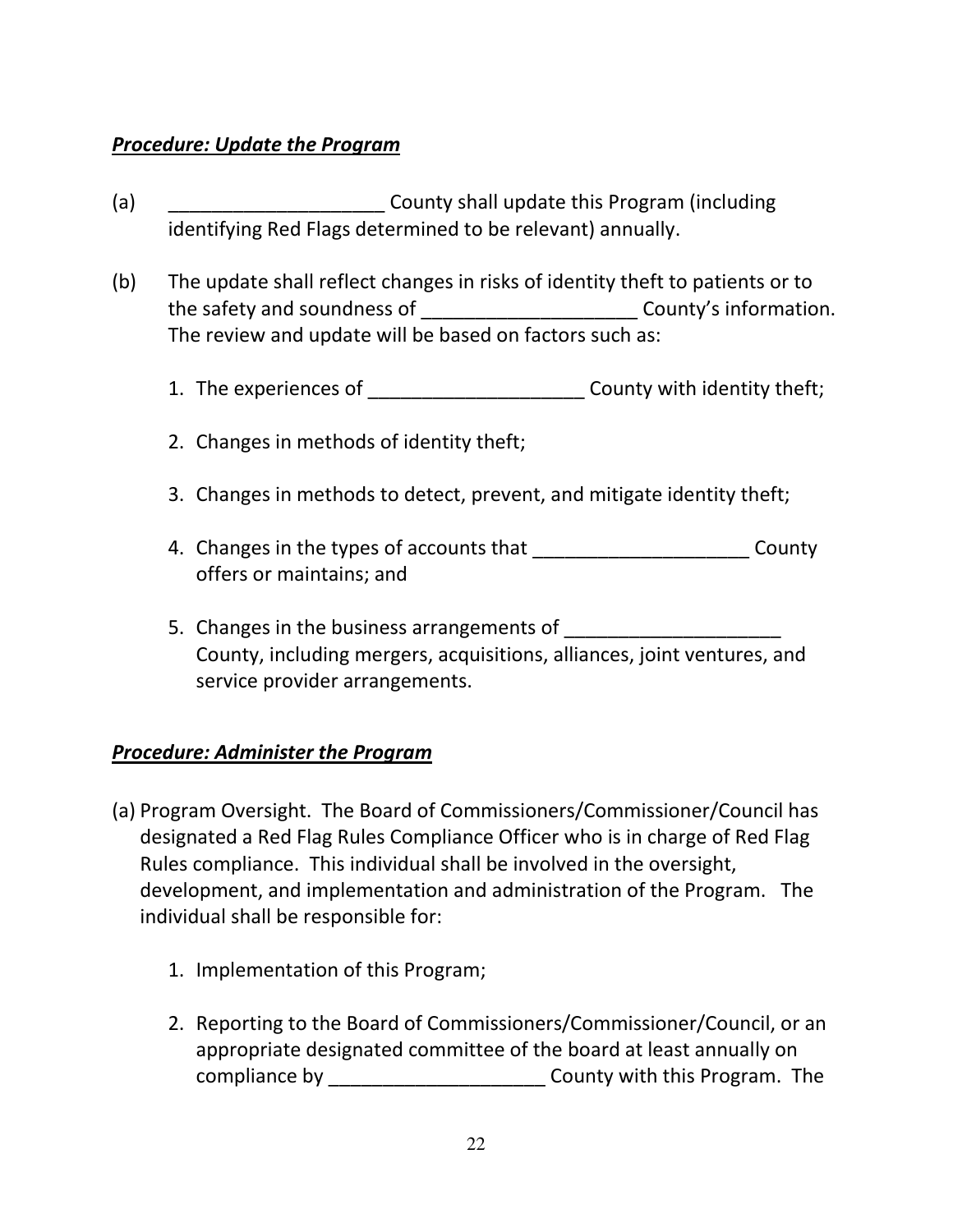report shall address material matters related to the Program and evaluate issues such as:

- a) The effectiveness of the policies and procedures of County in addressing the risk of identity theft in connection with the opening of covered accounts and with respect to existing covered accounts;
- b) Service provider arrangements;
- c) Incidents involving identity theft and management's response; and
- d) Recommendations for material changes to the Program.
- (b) After reviewing official annual reports, the Board of Commissioners/Commissioner/Council or appropriate designated committee shall approve changes to this Identity Theft Prevention Program, as necessary.

#### Procedure: Train Employees

- (a) **EXECUTE:** County will conduct a general training session for all personnel to provide them with a general overview of this Program. All new personnel shall undergo such training during their orientation process. Documentation of training, including copies of all rosters and sign in sheets showing the training dates and the names of attendees, shall be maintained for at least four years.
- (b) All staff that are responsible for the administration of the Program and staff who regularly deal with covered accounts should be trained on an annual basis.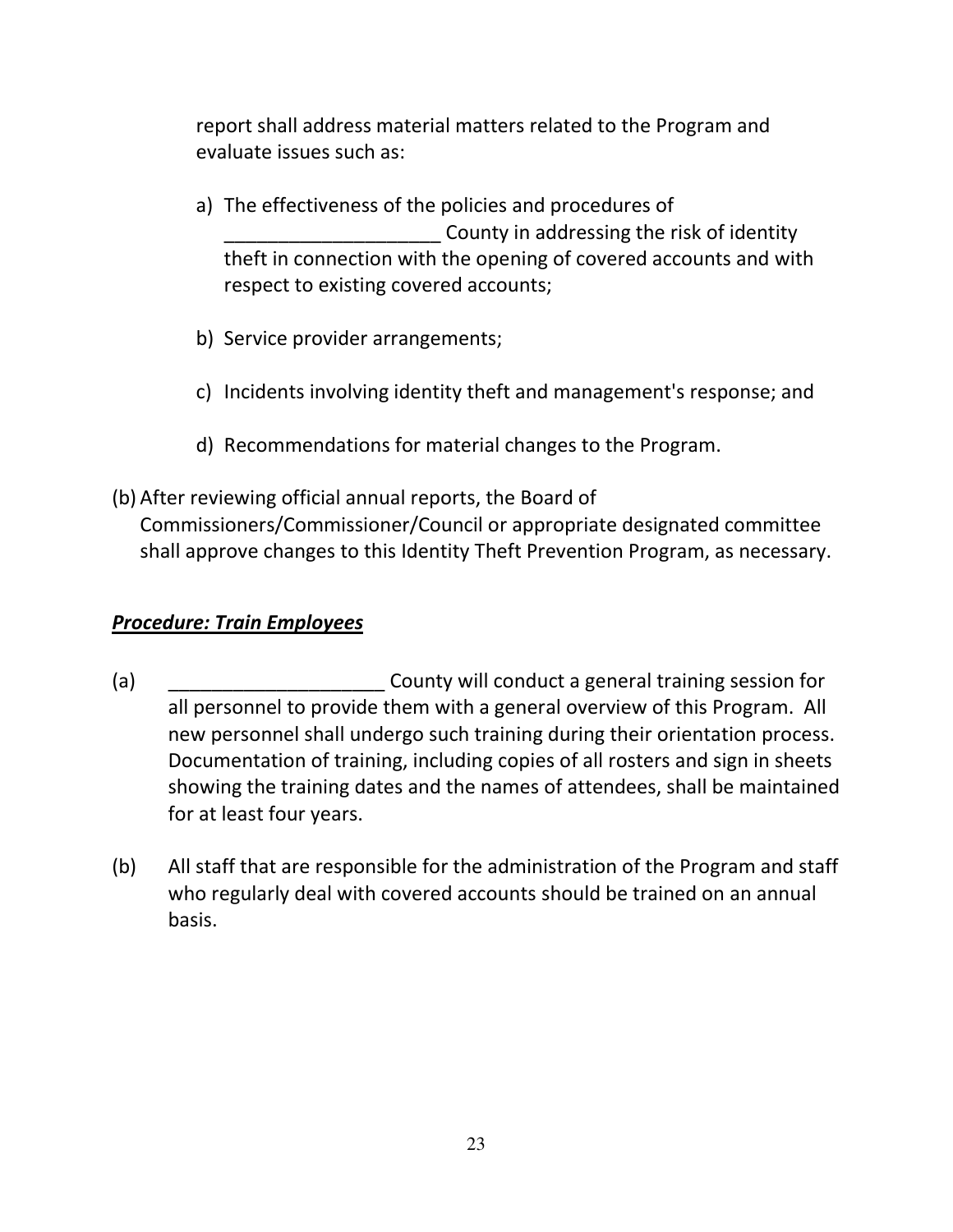#### Procedure: Oversee Service Provider Arrangements

If \_\_\_\_\_\_\_\_\_\_\_\_\_\_\_\_\_\_\_\_\_\_\_\_\_\_\_County engages a third party to perform an activity in connection with one or more covered accounts (e.g., billing companies, collection agencies), \_\_\_\_\_\_\_\_\_\_\_\_\_\_\_\_\_\_\_\_\_\_\_\_\_\_\_County will:

- (a) Review the third party's policies for preventing, detecting, and mitigating identity theft and determine if those policies are acceptable to \_\_\_\_\_\_\_\_\_\_\_\_\_\_\_\_\_\_\_\_ County; or
- (b) Require the third party to comply with the applicable terms of this Program through contract or agreement.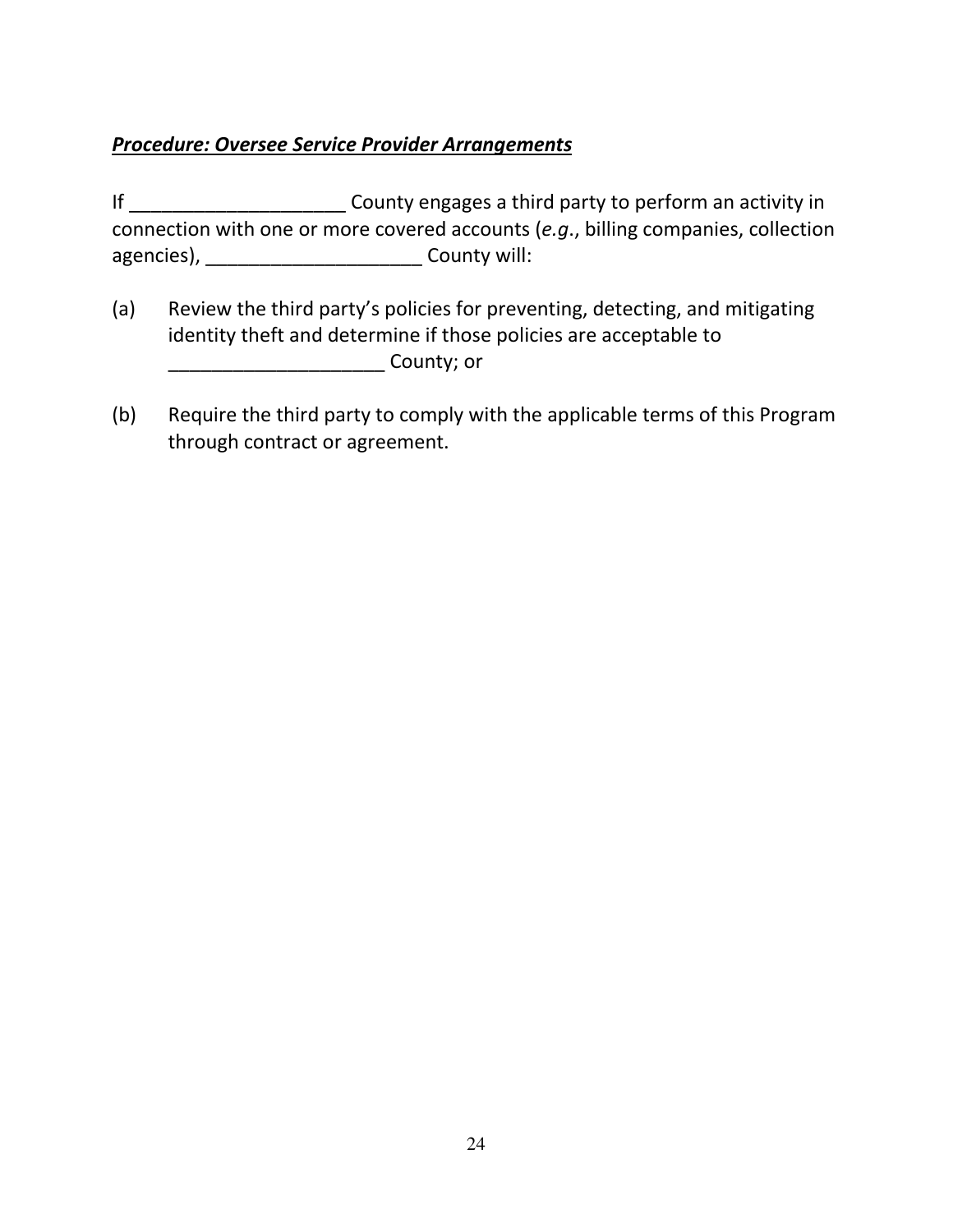# Sample Letter to Notify Patient/Customer of Suspected Identity Theft

If the Red Flags Compliance Officer discovers or suspects that there has been an incident of identity theft, the following letter should be sent from the Red Flags Compliance Officer to the patient (or customer) whose identity was stolen. A copy of the FTC Identity Theft Complaint and Affidavit should be attached.

[Date]

# Via Certified Mail, Return Receipt Requested Article No.

[Patient or Customer Name and Address]

Re: Possible Identity Theft

Dear :

It appears that there may have been suspicious activity on your account maintained by \_\_\_\_\_\_\_\_\_\_\_\_\_\_\_\_\_\_County on [date]. [Explain the factual situation of the compromised information, how it happened, what information was disclosed and what actions have been taken to remedy the situation]. This incident has been reported to the County Sheriff's Office, which can be reached at . We have also placed an alert on your account in an effort to prevent further misuse of your identity.

Identity theft has become a serious problem that can cause financial harm. It may take a long time to correct. It is imperative that you take swift action. Medical identity theft can lead to inappropriate medical care when incorrect information is included in a patient's medical record. We request your assistance in ensuring that our records about you are correct.

If you find that you are a victim of identity theft, please take the following steps as soon as possible:

- 2. Fill out the attached FTC Identity Theft Complaint and Affidavit.
- 3. Contact the fraud departments of each of the three major credit bureaus and report the theft. Ask that a "fraud alert" be placed on your file and that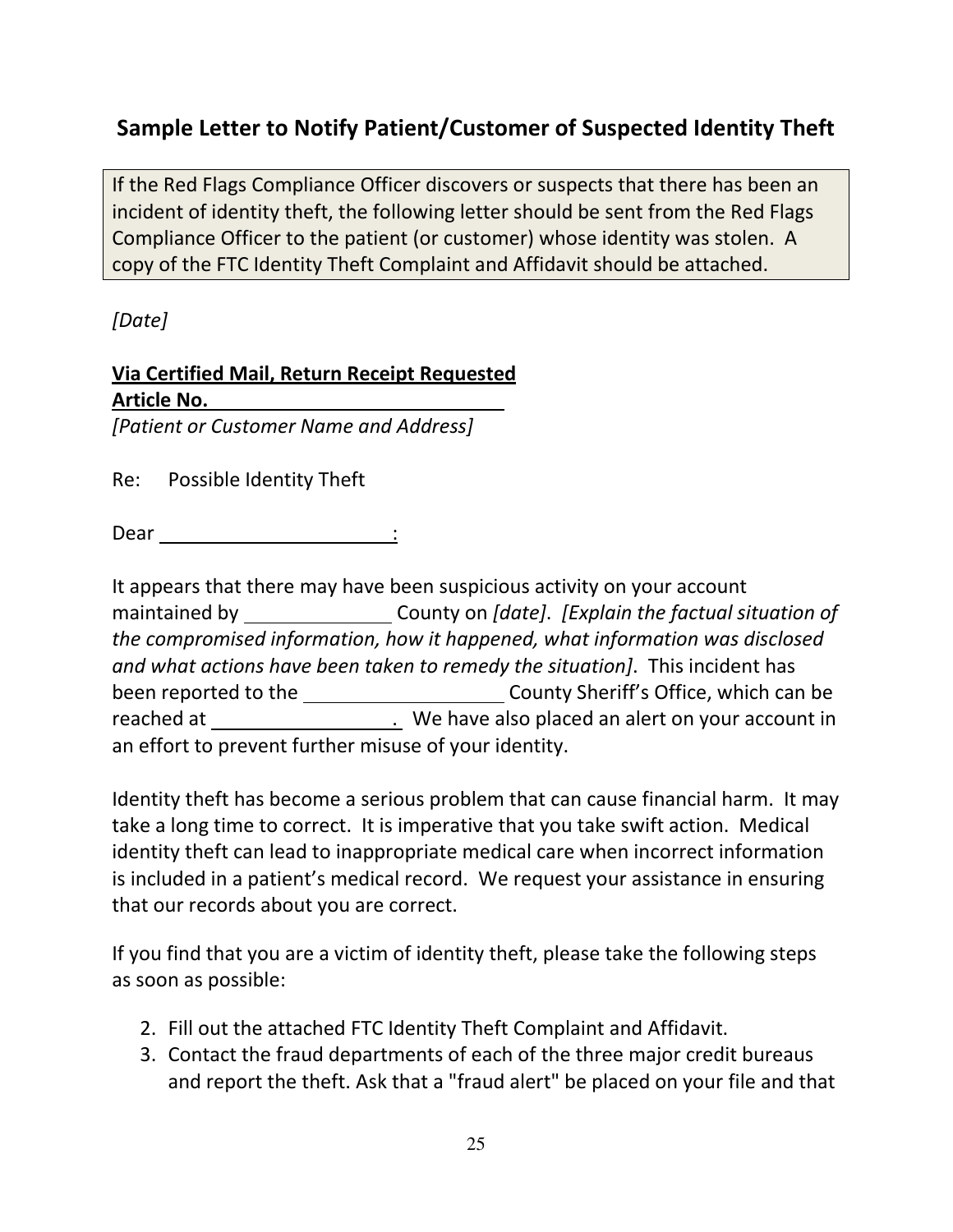no new credit be granted without your approval. Below is the name and phone number of each of the major credit bureaus:

Equifax: 1.800.525.6285 Experian: 1.888.397.3742

Trans Union: 1.800.680.7289

- 4. For any accounts that have been fraudulently accessed or opened, contact the security department of the appropriate creditor or financial institution. You may want to consider closing these accounts. You should consider new passwords that are not your mother's maiden name or Social Security number on any new accounts you open.
- 5. Get a copy of the law enforcement report number or a copy of the report in case the bank, credit card company or others need proof of the crime later.
- 6. Call the Federal Trade Commission's ID Theft Clearinghouse toll-free at 1.877.ID.THEFT (1.877.438.4338) to report the theft. Counselors will take your complaint and advise you on how to deal with the credit-related problems that could result from ID theft. The Identity Theft Hotline and the ID Theft Website (www.ftc.gov/idtheft) give you one place to report the theft to the federal government and receive helpful information. By sharing your identity theft complaint with the FTC, you will provide important information that can help law enforcement officials track down identity thieves and stop them.

If it appears that you have been a victim of medical identity theft, then you should take the following steps:

- 1. Ask to review your medical records at the office of each of your medical provider's offices. If there is any incorrect information, you should advise the office of the appropriate corrections.
- 2. Carefully monitor explanations of benefits (EOBs) or other information that you receive from your health insurer to determine if any other person has used your identity to obtain health care. If you receive an EOB or medical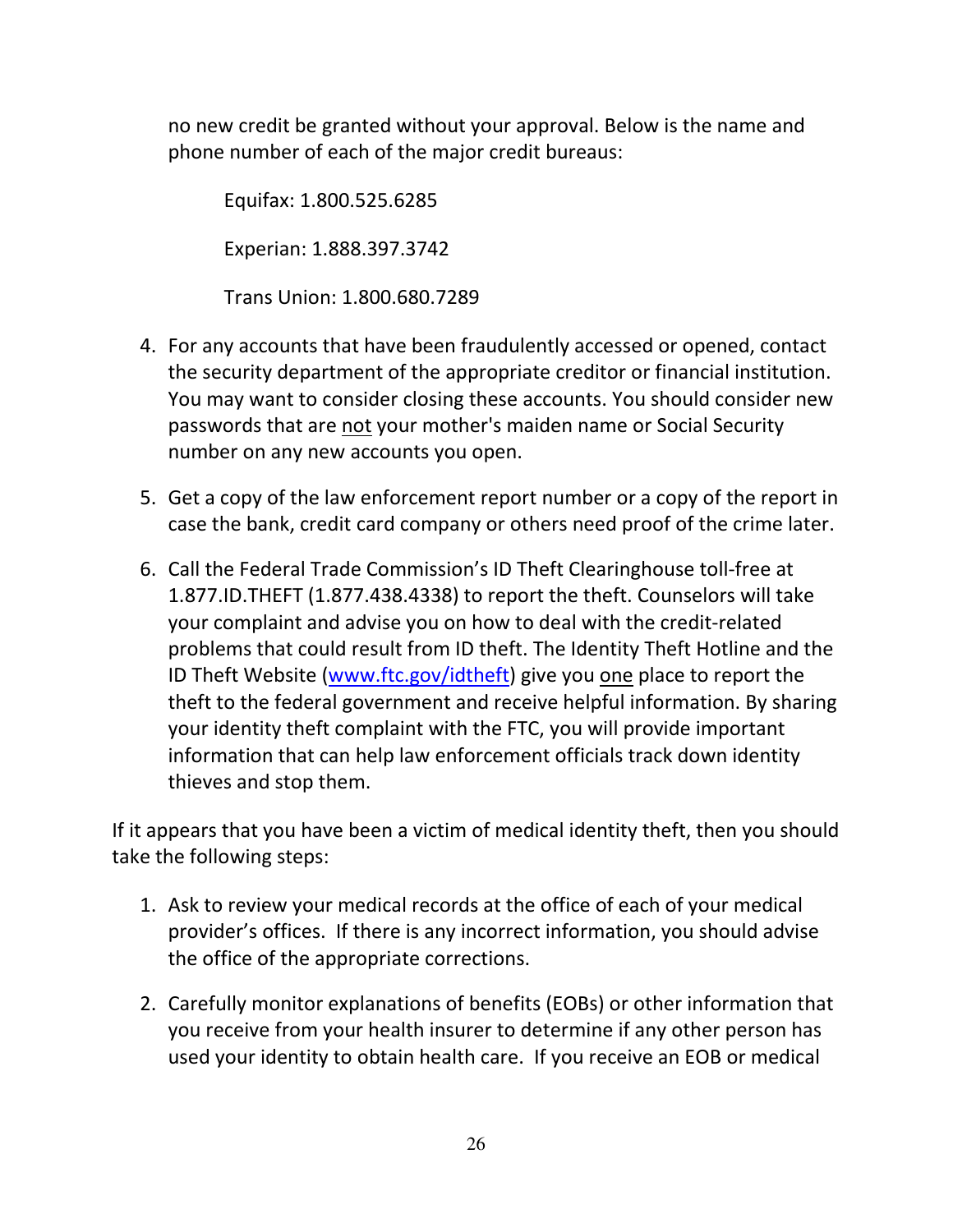bill for a service that you did not receive, immediately contact your health insurance company and health care provider who furnished the services.

3. Notify other health care providers that your identifying information is being used in a fraudulent manner.

If there is anything that \_\_\_\_\_\_\_\_\_\_\_\_\_\_\_\_\_\_\_\_\_\_\_\_\_\_\_County can do to assist you, please call me at .

Sincerely,

**County Red Flags Compliance Officer**